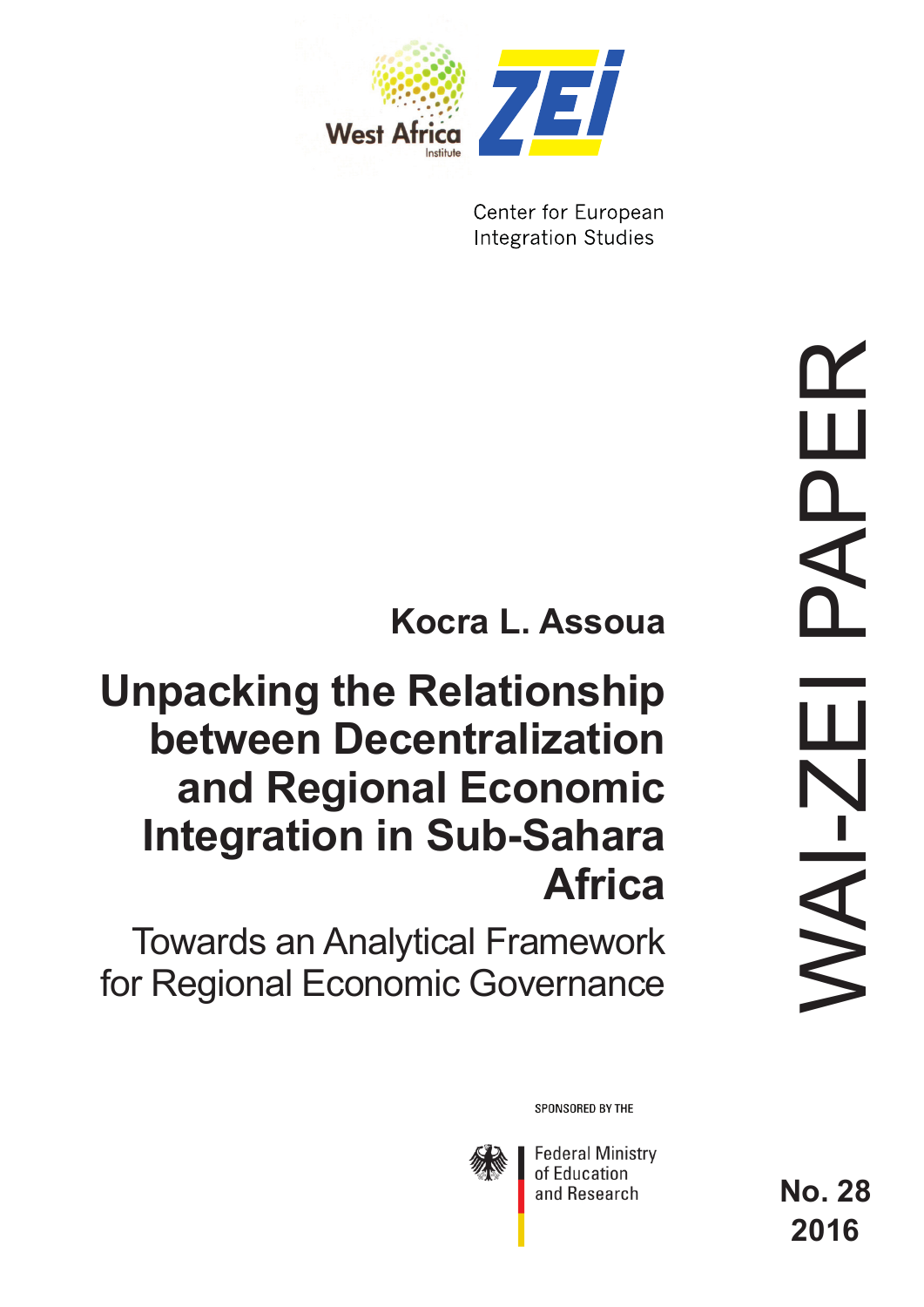Prof. Dr. Kocra L. Assoua is working for the German Organization for International Cooperation (GIZ) as Advisor for Monitoring & Evaluation in the program "Decentralization and Municipal Development", in Ouagadougou, Burkina Faso. Before he served as Director of the Farafina Institute and Assistant Professor at the Institute of African Studies of the University of Bayreuth. He was also the first Charman of the African Good Governance Network (AGGN). Prof. Assoua holds a PhD in Political Sccience from the University of Siegen.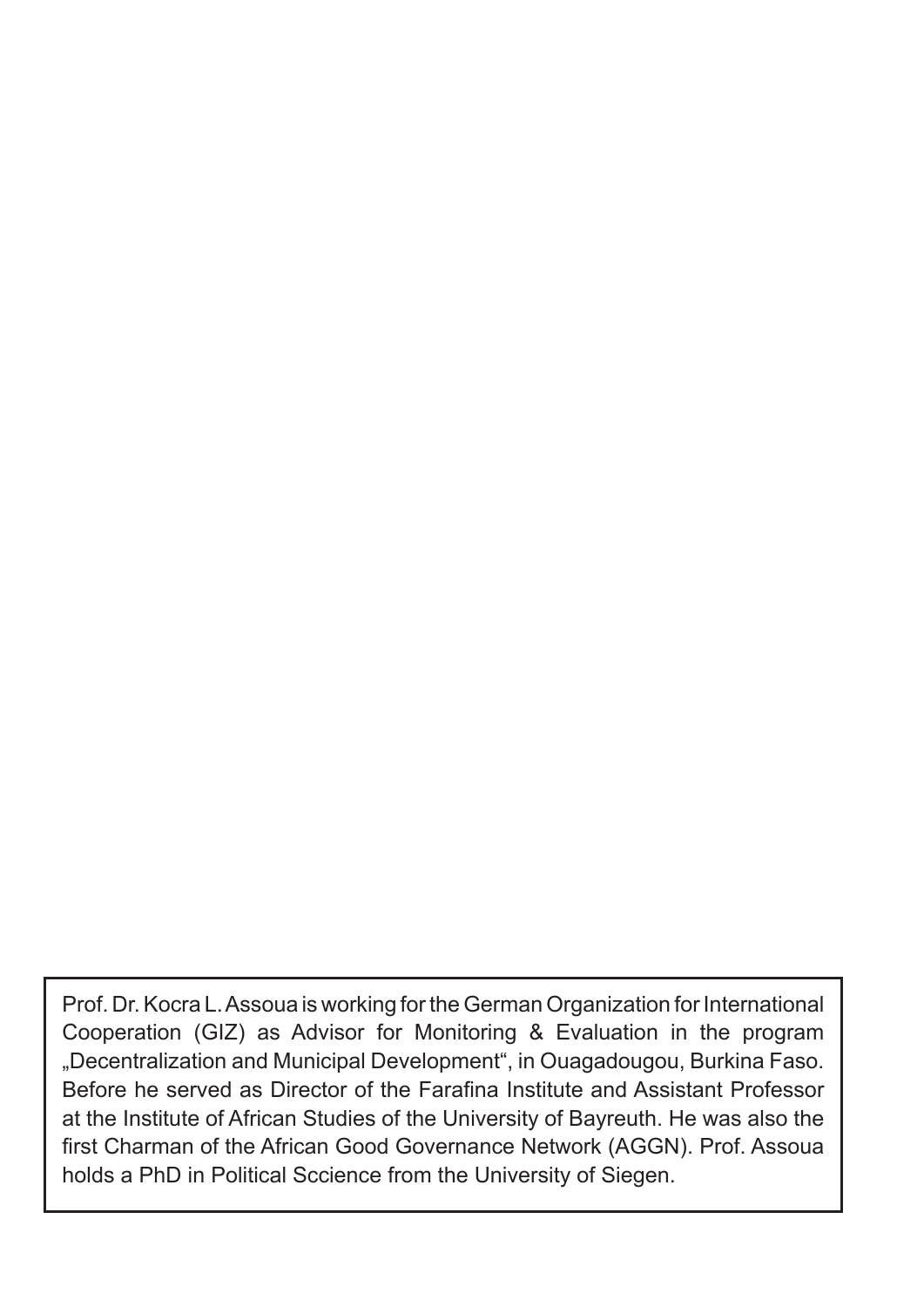*Kocra L. Assoua*

# *Unpacking the Relationship between Decentralization and Regional Economic Integration in Sub-Sahara Africa*

# *Towards an Analytical Framework for Regional Economic Governance*

### *Introduction*

Following the wave of democratization that swept across many developing countries, state institutions and public administrations have undergone a process of decentralization. Since then, there is a worldwide trend toward promoting local government development and increasing transfer of power, resources and responsibilities to sub-national governments. In the course of this trend, decentralization has become a "catchword" in the development discourses today (Smoke, 2001).

Paradoxically, at the same time, regional integration has grown increasingly popular, especially in sub-Saharan countries. In a context of increasing economic globalization, regional economic integration is being viewed more and more as the best way to participate more efficiently in globalization and address poverty and underdevelopment (Giordano, et al., 2005). In this regard, many institutions and structures have been created in sub-Sahara Africa to guide sub-regional political, economic, and social policies. Over the last three decades, the international community has been particularly keen to promote this trend throughout sub-Sahara Africa as a sustainable tool toward greater interdependence, economic development and stability.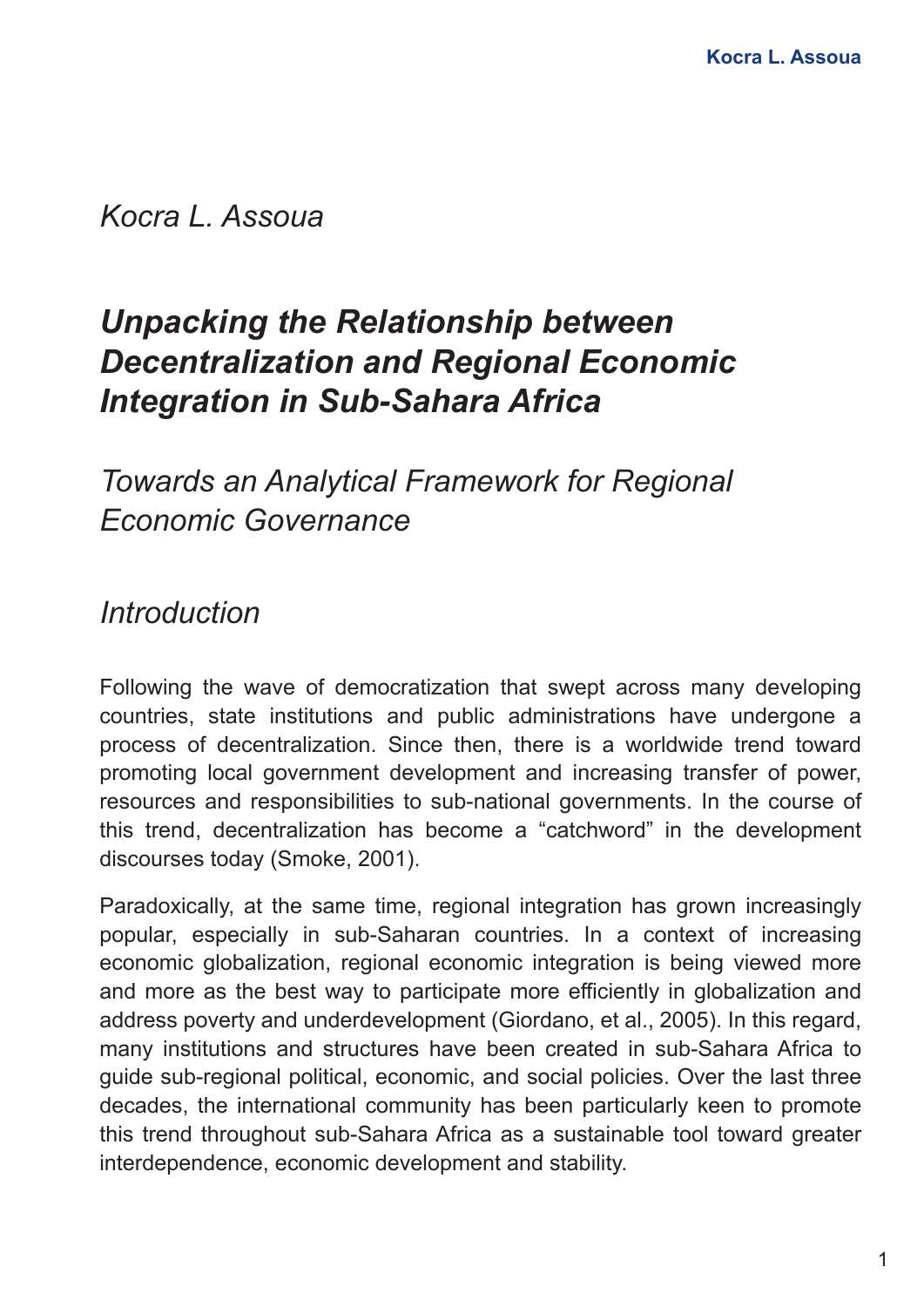This paper is motivated by a curiosity about the relationship between regional integration and decentralization. It addresses the general question of whether decentralization and regional integration are complementary and mutually reinforcing processes or conflicting trends. How and to what extent do both processes affect each other? To what extent does regional integration foster or hinder decentralization? Discussing these questions implies that it is necessary to explore new theoretical approaches to better understand regional institution building processes. Therefore, this paper briefly surveys the classical theoretical literature addressing the relationship between decentralization and regional integration. By doing so, the paper seeks to show where we stand and to explore possible avenues for future research.

The paper is organized as follows. After the introduction, section two presents the conceptual framework for a better understanding of both concepts: "regional integration" and "decentralization". Section three presents briefly the rationale for regional integration and decentralization in Africa. Section four provides a brief overview of different theories addressing the relationship between regional integration and decentralization. Based on this background, section five addresses the key question of whether decentralization and regional integration are complementary and mutually reinforcing processes or conflicting trends. In this regard, an analytical framework is elaborated for a better understanding of the interaction between the two trends. In the sixth section, the paper concludes and discusses possible avenues for future research.

# *Conceptual Framework*

The concepts of "regional integration" and "decentralization" have been subject to various interpretations over the last decades. Their meaning has varied greatly over history and across cultural and political context. So far, there is neither a clear definition nor a consensus on their substantive content and form. Both terms are interpreted often in a confusing manner, because they have been used to describe a process (dynamic) as well as a terminal condition (static) or a combination of both (Chingono and Nakana, 2009). Thus, a conceptual clarification is necessary to avoid confusion regarding these two concepts.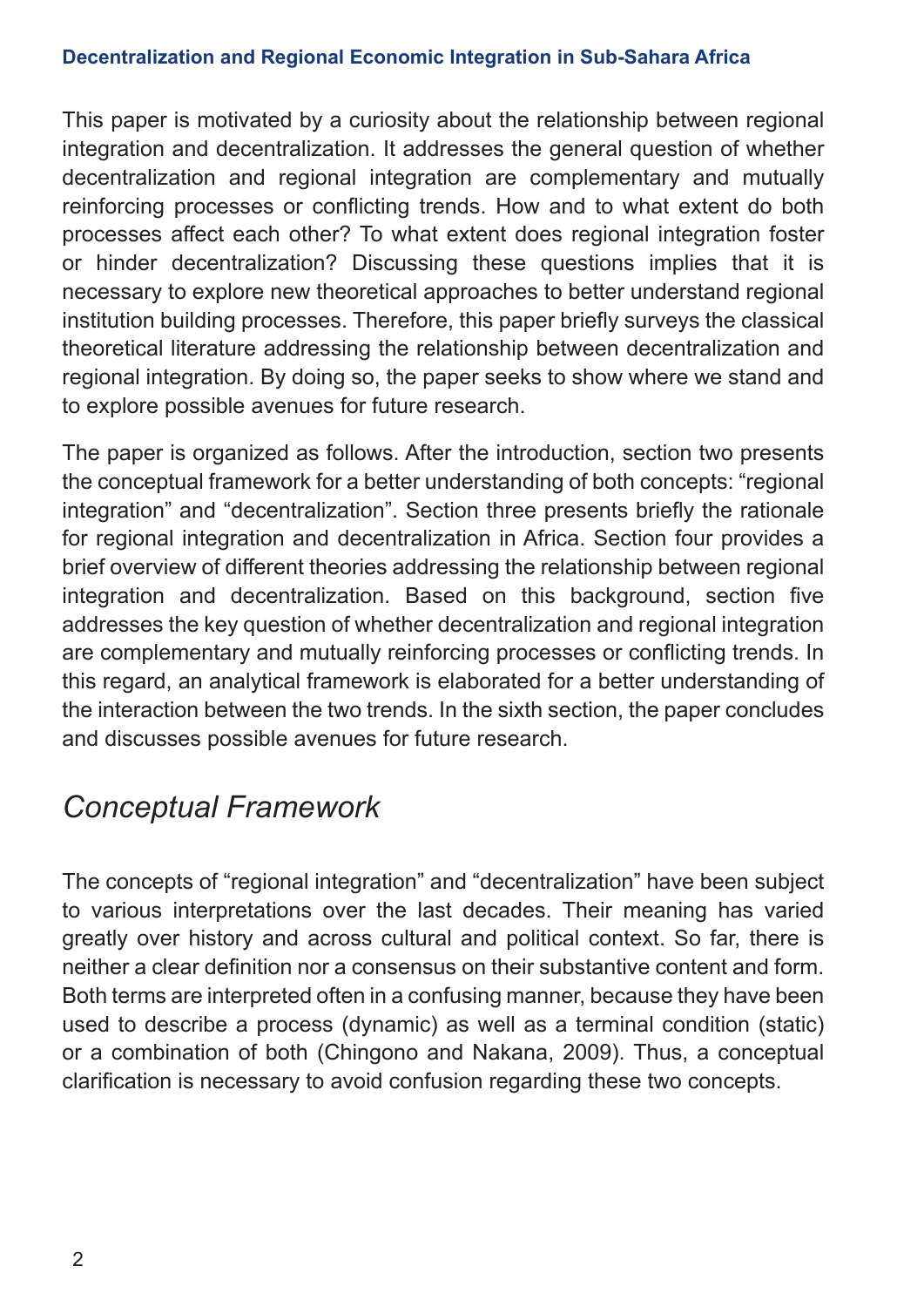### *Regional Integration*

The concept of regional integration generally refers to a complex set of cooperation and agreements between countries within a given sub-regional area. It refers to the process of regional unity involving the establishment of common legal rules and legal systems (Bach, 2000) aiming at fusing together different economies, harmonizing policies in sectors such as trade, customs, investment, infrastructural development, as well as monetary and fiscal policies of member states (Thom-Otuya, 2014).

Generally, the concept of regional integration often takes on a predominantly economic slant in the literature, to the point of confusion with that of "economic" integration. It is worth noting that the scope of regional integration however goes beyond economic integration. Regional integration covers the full range of public sector activity, including regional security, human rights, education, health, research and technology and natural resource management. From this perspective, the process of regional integration may imply both diversity and conformism.

According to Leon Lindberg (1971, p.46), regional integration involves also a closer cooperation of states or the evolution of a collective decision-making system among states over time. In this regard, regional integration is defined as the process whereby political actors in several distinct national settings are persuaded to shift their loyalties, expectations and political activities toward a new center, whose institutions possess or demand jurisdiction over preexisting national states. The end result of such a process is a new political community, superimposed over the pre-existing ones (Haas, 1968, p.16).

While the concept of regional integration reviewed in this paper refers to domestic regional integration process involving territorial areas within countries, it is import to emphasize that the scope of analysis of this paper focuses more on sub-regional economic integration as a supranational structure involving states within a regional organization. Thus, the term regional integration will be used here more restrictively to refer to regional economic integration between neighboring countries as a result of the coordination of economic policies aiming at ensuring stability and sustainable economic growth and development in a sub-region. In this sense, regional economic integration does not only strive for the convergence of economic and law values among member states; it also seeks to increase recognition of the value of diversity within the community.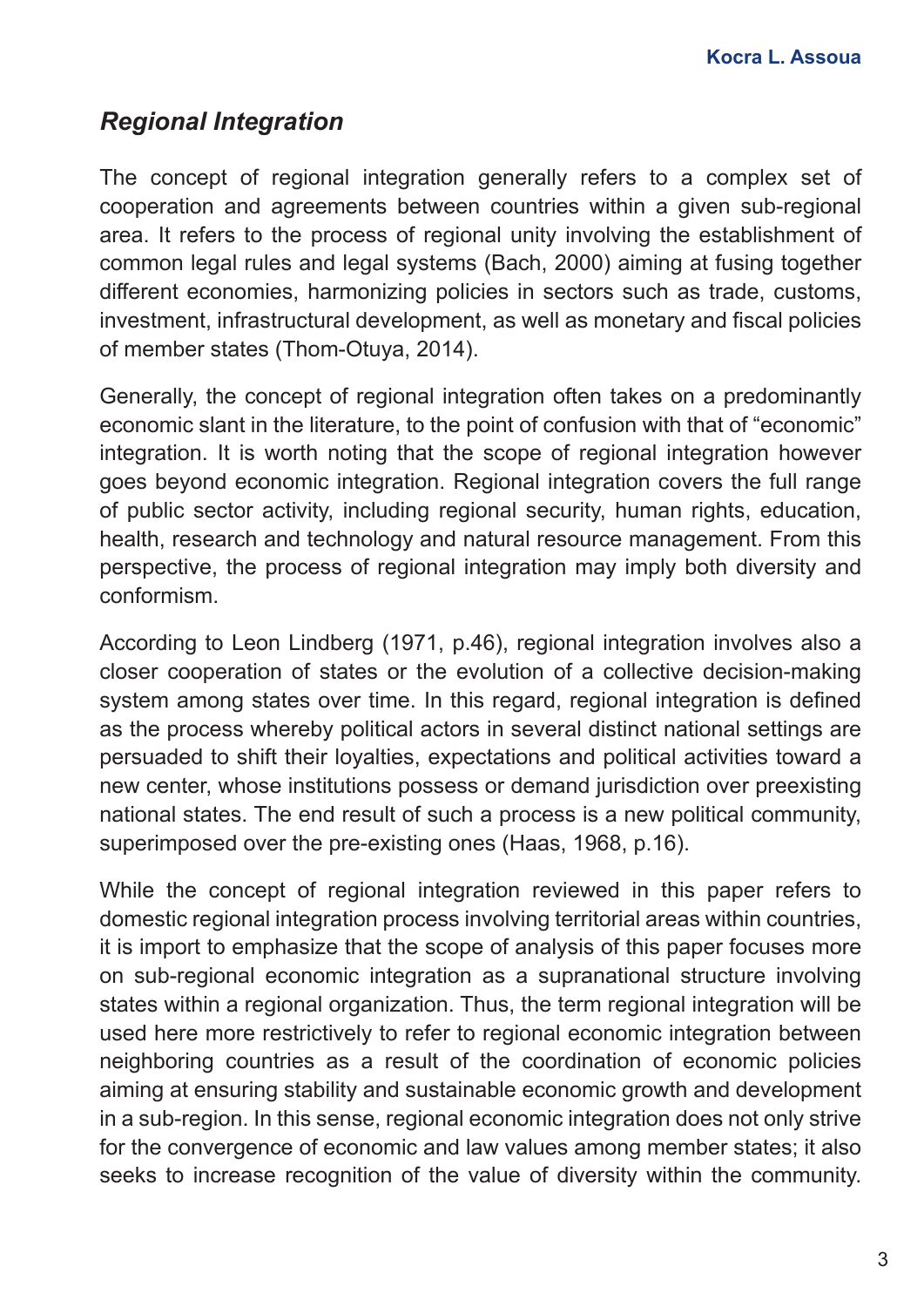Thus, regional integration may occur at different levels and can be seen as a dynamic process that is characterized by a combination of goals, which can either be economical, political, linguistic, cultural or technological.

Following this interpretation, Bobbio, Matteucci and Pasquino (1983) suggest that the degree of integration can be measured on the basis of the following three parameters: *1) "the ability to enforce the law; 2) the control on the distribution of resources; 3) the ability to play as a source of identity for the single parts"*. Based on these criteria, regional economic integration should be seen as a process in which states engage themselves in economic cooperation with other states, which will bring them continuously closer together. Nevertheless, this requires that the jurisdictional levels are adequately supplied with adequate fees, taxes, and contributions which yield substantial revenue.

### *Decentralization*

The term decentralization has been defined in numerous ways in the literature. However, a common definition widely accepted is that decentralization is a transfer of some form of authority from the central government to the local authorities (Litvack and Seddon, 1999). This may involve the transfer of roles and responsibilities from national to regional or local entities (Street, 1985).

At this stage, it is important to emphasize that decentralization is not static; it is rather a process and a set of state reforms aiming at facilitating and improving citizens' access to services, especially at the local level. Nonetheless, decentralization reforms may not necessarily equate with democratic regimes, as both concepts do not have the same meaning (Falleti, 2004, p.3). Indeed, a political system described as democratic may be highly centralized while authoritarian or non-democratic regimes can provide a framework for a fully decentralized administrative system.

The literature distinguishes between three major forms of decentralization: administrative, fiscal, market and political<sup>1</sup>. On the other side, scholars

<sup>1</sup> For a more detailed insight on different forms of decentralization, see: Decentralization & Subnational Regional Economics. The World Bank Group. Available at: http://www1.worldbank. org/publicsector/decentralization/what.htm#1.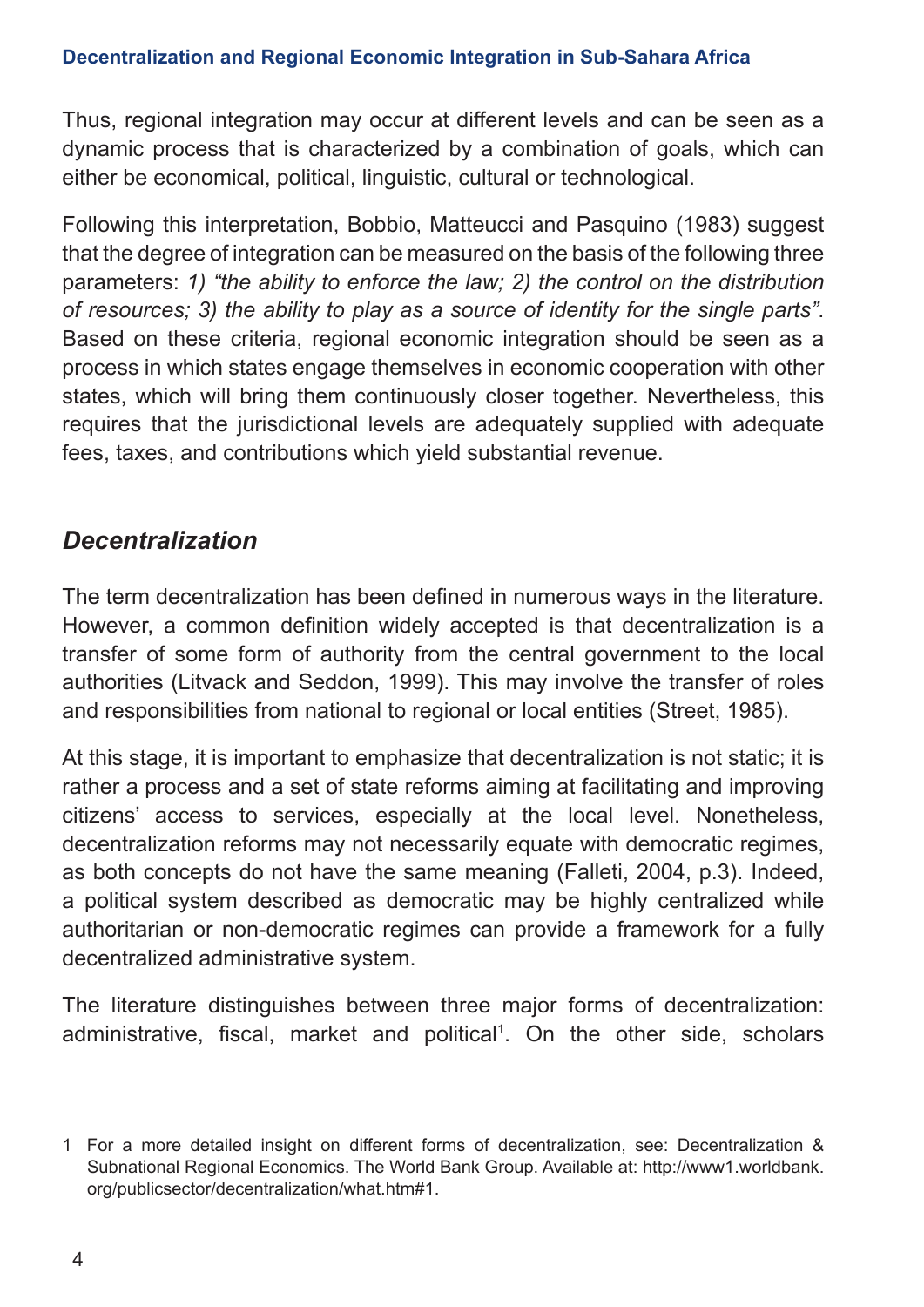identify three major forms of administrative decentralization: deconcentration, delegation, and devolution (Rondinelli, 1999, p.2; Parker, 1995, pp.19 ff).<sup>2</sup> While the concept of decentralization covers a broad range of concepts, it is worth remembering that each form or type has different policy implications for policy making. Devolution, which is the most advanced form of decentralization, is the most relevant dimension that will be addressed in this paper as it refers to the effective transfer of authority for decision-making. Hence, both, decentralization and devolution will be used here simultaneously as synonyms.

# *Costs and Benefits of Decentralization and Regional Economic Integration*

### *Decentralization*

During the past decades, decentralization has been a recurrent theme in African countries. More than twenty-five Sub-Saharan African (SSA) countries have initiated and implemented one or more decentralization reforms (Street, 1985). The concept has become popular in the sense that it has been pushed as a new pathway to improving governance and service delivery in developing countries. In the context of structural adjustment triggered by international financial institutions and major development agencies, popular claims for greater decentralization, political and economic liberalization have been revived. In nearly all African countries, central states have attempted to transfer power to local governments with mixed results over the last decades (Ndegwa, 2005).

In fact, the merits of decentralization depend on the perspective that it is viewed from. The potential advantages of decentralization can be summed

2 **Deconcentration** refers to the transfer of planning, decision-making or administrative authority from the central government to its field organizations and local units, local government or to non-governmental organizations; **delegation** refers to the transfer of some powers of decisionmaking and management authority for specific functions to units or organizations that are not under direct control of central government ministries; and **devolution** refers to the transfer of authority for decision-making, finance, and management to quasi-autonomous units of local government such as municipalities that elect their own mayors and councils, raise their own revenues, and have independent authority to make investment decisions (Rondinelli and Cheema, 1983; Rondinelli, 1999).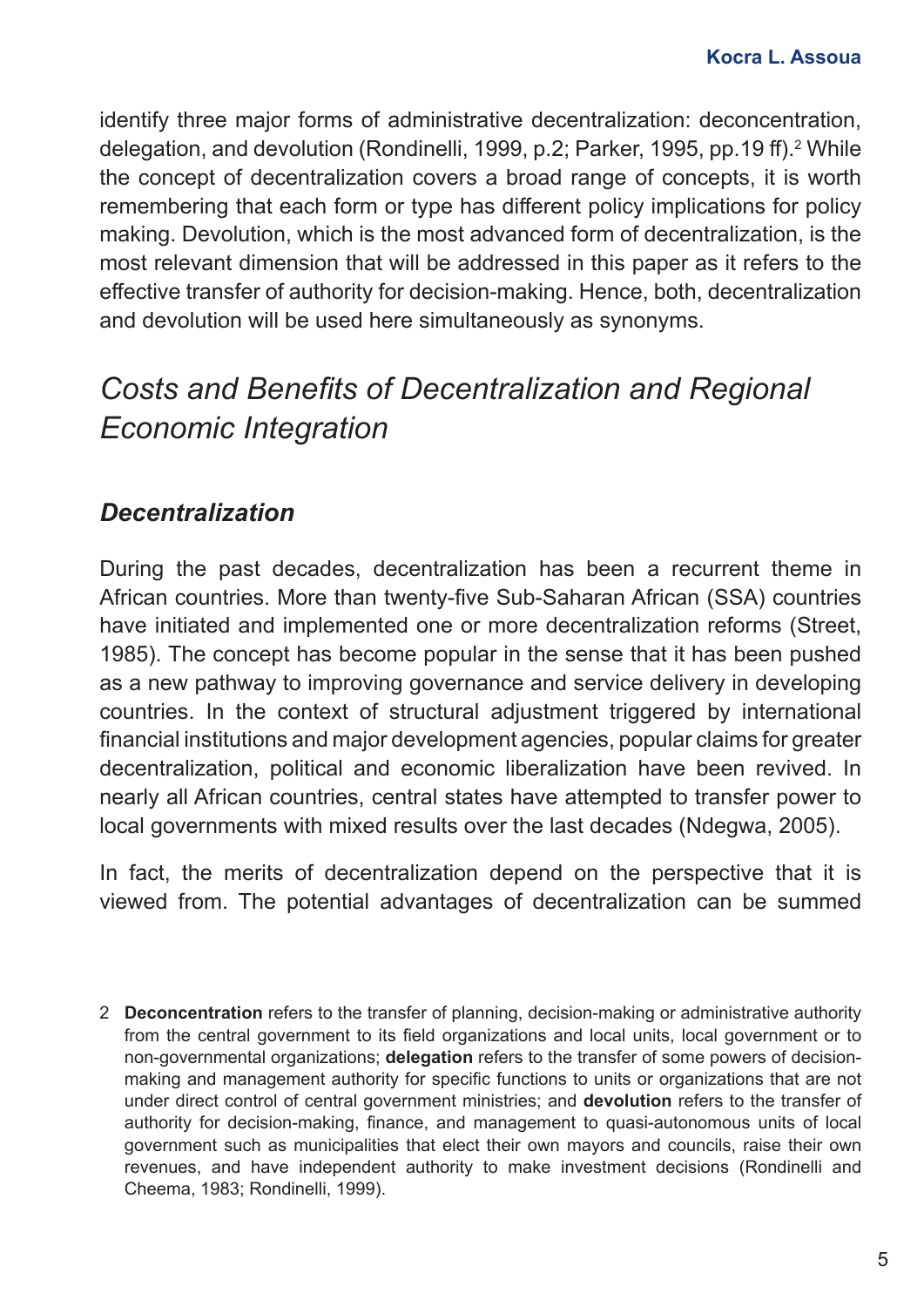up as follows. First, it is assumed that as political representatives get closer to citizens such proximity will enable a better mobilization and more efficient allocation of resources at the local level due to the fact that the involved local institutions have better knowledge of the needs and interests within the regions. Second, decentralization may lead to more creative, innovative, and responsive programs by allowing local experimentation with democracy and governance. Third, it may provide better opportunities for local communities to participate in decision making (Litvack, et al., 1998, p.5).

While the motives for decentralization are numerous, disparate, and often, contradictory, most decentralization efforts that have been introduced over the past decade in sub-Sahara Africa have been motivated by political and fiscal considerations (Ford, 1999). According to McGinn and Welsh (1999), these motives have included among others: increasing efficiency and accountability, increasing democratization and community participation, limiting the power of some groups, mobilizing resources, becoming more responsive to local needs, and devolving financial responsibility.

However, it is worth noting that, in many developing countries, decentralization reform has turned out to be a political strategy of the central government to retain most of their power by relinquishing some of it (Prud'homme, 1994). For example in sub-Sahara Africa, scholars likes Crook and Manor (1998) have come to the conclusion that some leaders have viewed decentralization as a substitute for democratization at the national level, and a safe way to acquire legitimacy, grassroots support and consolidate their power.

In conclusion, it is worth noting that decentralization is not a panacea. Very often, decentralization reforms in sub-Sahara Africa have been confronted by a number of challenges and problems including among others, weak capacity of local governments causing macro instability (Tanzi, 1995), diversion of funds in decentralized local government units (Reinikka and Svensson, 2004) and local elite capture (Bardhan and Mookherjee, 2000).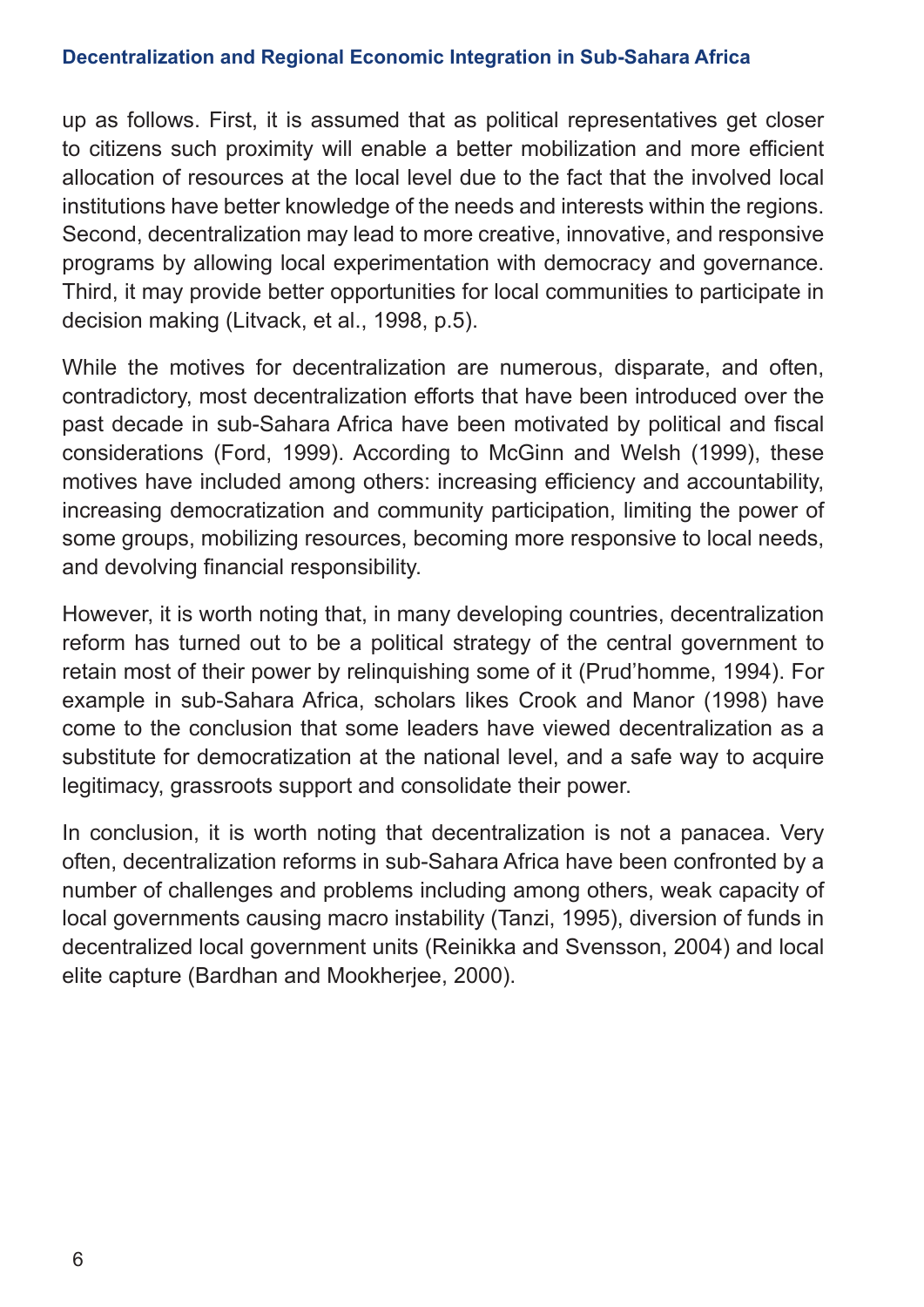### *Regional Integration*

The most prominent argument for regional integration is the integration of markets. From a global perspective, African states are not strong enough to survive in the world market on their own. Most of their markets are small, isolated by trade barriers and this limits their scope for development. Hence, in order to mitigate their marginalization in the global political and economic system, African states need to integrate their national political and economic systems (Hettne, et al., 1999).

Another argument is that, most African states have similar economic, sociopolitical and security problems which prove their mutual inter-dependence. The belief that there is strength in numbers and in unity and that this strength can speed up the pace of development as well as enhance security for a regional area is widely shared (Davies, 1996, p.2). Hence, integrating their economies and mutualizing their efforts in all fields is the adequate strategy for overcoming their weaknesses and development obstacles. Indeed, regional integration is assumed to create larger economic spaces and allows for economies of scale, which may increase efficiency, competitiveness and faster growth (Chingono and Nakana, 2009).

However, regional economic integration does not only have advantages. Contrary to the dominant discourses, efforts towards regional integration may have some costs at the local level. While the process promises much in terms of greater interdependence and stronger regional institutions, it may also create some costs such as: loss of sovereignty for member states; loss of tax revenues due to the removal of intra-regional trade fees, shifting of the workforce, increase of trade barriers against non-member countries, trade diversion<sup>3</sup> as well as policy coordination issues among member states.

3 Trade diversion implies for example that a member state has to stop trading with a low cost manufacture in a non-member country and trade with a manufacturer in a member country although trade cost in this member state is higher. This means that trade is diverted from a nonmember country to a member country despite the inefficiency in cost.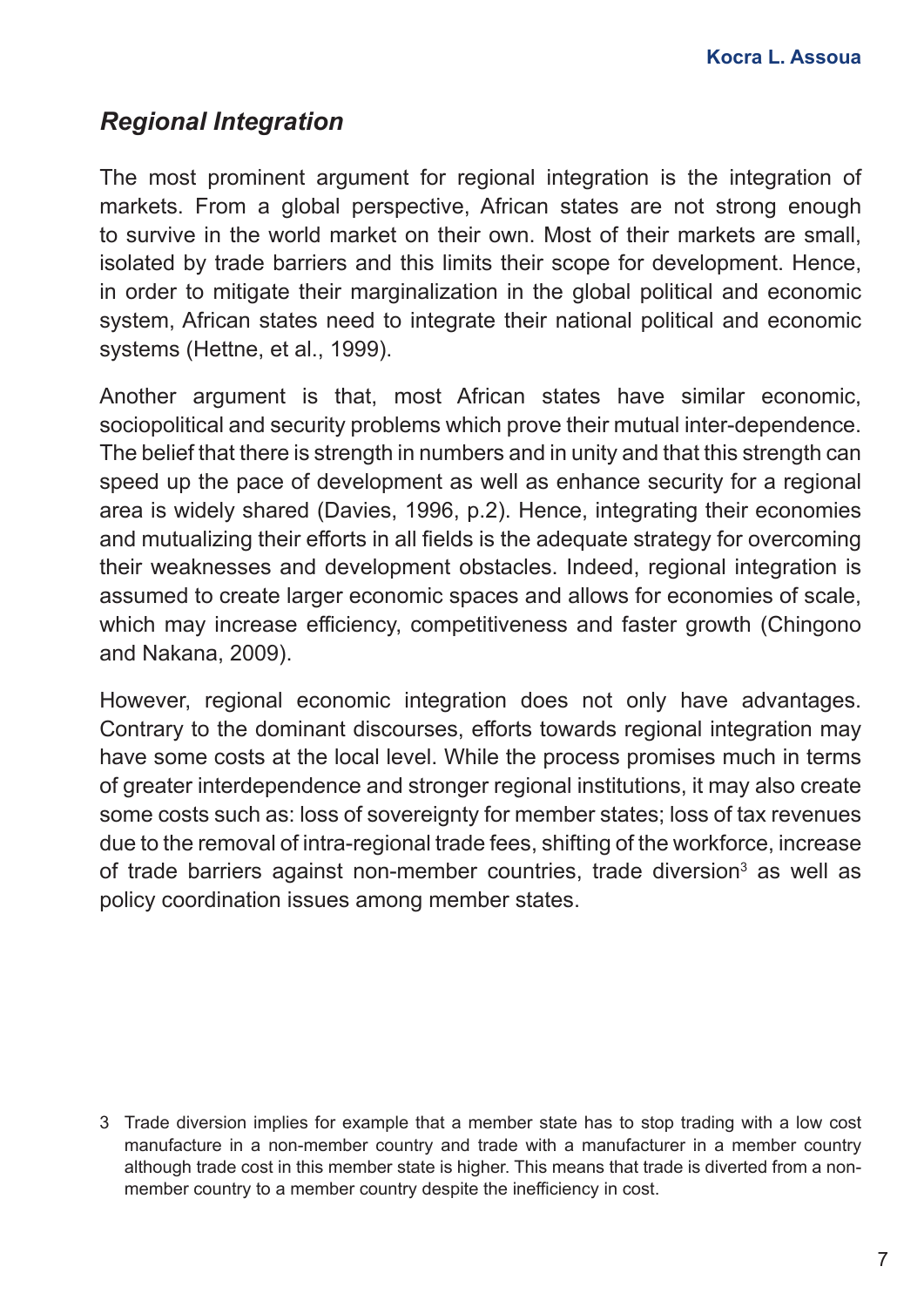## *Theoretical Framework*

The impacts of regional economic integration on the local government structure have not been sufficiently investigated by this literature (Stegarescu, 2009). So far, there are only little empirical works addressing the linkages between economic integration and decentralization in Africa (Wacziarg, et al., 2002; Etro, 2003; Alesina, et al., 2000). Thus, the purpose of this section is to provide a brief overview of different theories addressing the linkages between regional economic integration and decentralization. The aim here is not so much to contribute to the theoretical discussion, but to propose an analytical framework that will improve our understanding of issues related to spatial and institutional asymmetries in regional economic integration.

With regard to the question of how and to what extent regional economic integration and decentralization processes affect each other, the literature suggests in general that the more economic and political power is centralized at the central government level and the larger the flexibility and the decentralization of the institutional setting is, the more member states will be willing to join a regional economic organization. However, it is believed that too much flexibility and decentralization may generate coordination problems among member states and thus, may undermine the functioning of the sub-regional organization (Ruta, 2005).

Beyond this general assumption, the literature identifies two theories that provide an interesting analytical framework, which is useful to improve our understanding of the relationship between the processes of decentralization and regional economic integration: (1) the Krugman's New Economic Geography and (2) the "Sandwich" hypothesis.

### *Krugman's New Economic Geography*

The New Economic Geography (NEG) initially stems from international trade theory where the core objective is "to explain the formation of a large variety of economic agglomeration (or concentration) in geographical space" (Fujita and Krugman, 2004, p.140). In contrast to the traditional trade theory, The New Economic Geography attempts to explain the dynamics of spatial clustering of economic activity when trade barriers are progressively removed in a context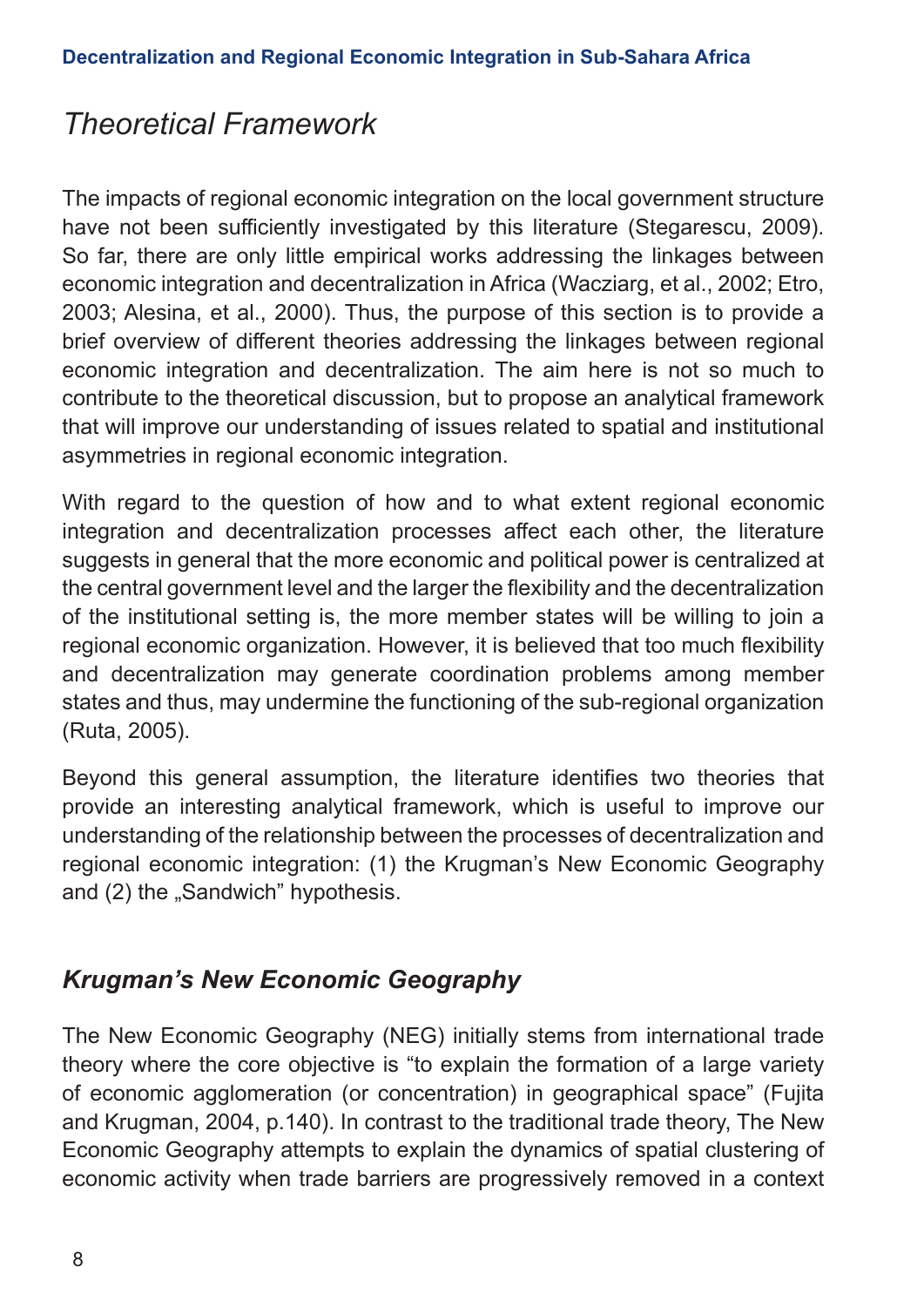of regional economic integration (Ascani, Crescenzi and Iammarino, 2012). This theory departs from the hypothesis that the integration process of two or more countries in a context of regional economic organization has economic implications on the distribution of income between countries as well as on the welfare levels of regions within these countries.

In this regard, Krugman and Venables (1996), Stegarescu (2009), Garrett and Rodden (2003) suggest a positive correlation between regional economic integration and decentralization. Especially, The Krugman's New Economic Geography (1980; 1987; 1991a; 1991b; 1996) argues that regional economic integration increases the market size and generates agglomeration and specialization effects at the regional level (Krugman, 1991). It departs from the assumption that, owing to the interregional differences in factor endowments and technologies, regional integration is expected to "induce agglomeration effects, thus increasing the scope for economies of scale and leading to interregional specialization" (Krugman and Venables, 1996).<sup>4</sup> By doing so, it provides local governments with preferences, autonomy and large economic gains in terms of reducing the costs of providing important "national public goods" to pursue their own economic strategies (Alesina and Spolaore, 1997; Bolton and Roland, 1997).

While explaining the formation of a large variety of economic agglomeration (or concentration) in geographical space", The New Economic Geography (NEG) fails to give an adequate explanation on interaction effects of regional economic integration and decentralization. The "sandwich" hypothesis addresses this question.

### *"Sandwich" Hypothesis*

Largely inspired by the European Union experience, the "Sandwich" hypothesis has been elaborated by Stegarescu (2009). Its main statement is that national governments run the risk of getting pushed back or squeezed between the supranational and the subnational levels of government in the course of the European Union. This assumption is based on two observable trends within the EU integration process where a transfer of fiscal powers from the national

4 Giannetti (2002) finds evidence of a causal relationship for European Union regions.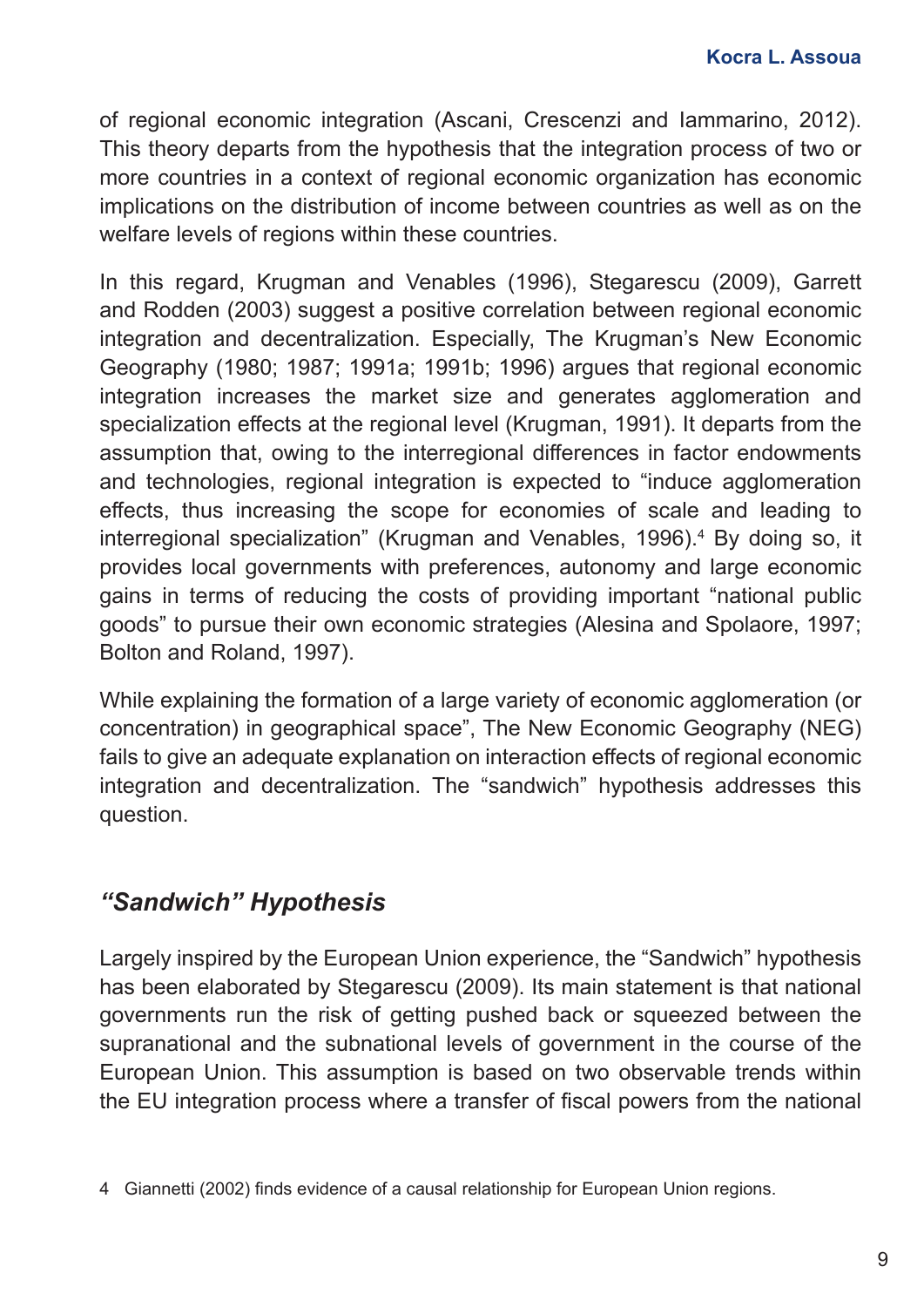governments to supranational, regional and local authorities is more and more observable: while national governments are expected to transfer national competencies to supranational authorities (EU-Commission level), they are at the same time constrained to shift fiscal power to the local level in the context of fiscal devolution. This development is believed to contribute to the erosion to some extent of the size of central tax revenues $^{\rm 5}$  as their ability to raise these tax revenues will be limited. As a result, this situation may in turn lead to a greater fiscal decentralization of the public sector" (Gastaldi, et al., 2011), and thus to a decline of the role of national government in favor of regional authorities (Zimmermann, 1990).

At this stage of the analysis, it is worth noting that the "sandwich" hypothesis identifies two distinguished trends that are observable in the course of the regional economic integration within the EU: (1) A centralizing trend owing to the transfer of national competencies to the supranational authority (EU-Commission) and (2) a decentralizing trend due to reform in favor of fiscal devolution towards local governments (Stegarescu, 2009). These two distinguished trends are also observable in the regional institutional building process in many sub-regional organizations in sub-Sahara Africa such as ECOWAS and SADC.

The key question is how these two trends affect each other in the course of the regional economic integration process in sub-Sahara. How does the design and development of regional institutions affect the functioning of national governments? Are decentralization and regional integration complementary and mutually reinforcing processes or conflicting trends? In other words, to what extent does regional integration foster or hinder decentralization? The question of how this interaction is handled at the supra-national level lies at the heart of what is labeled in this paper as "regional governance".

<sup>5</sup> This is the result of an empirical analysis conducted by Gastaldi, et al. (2011).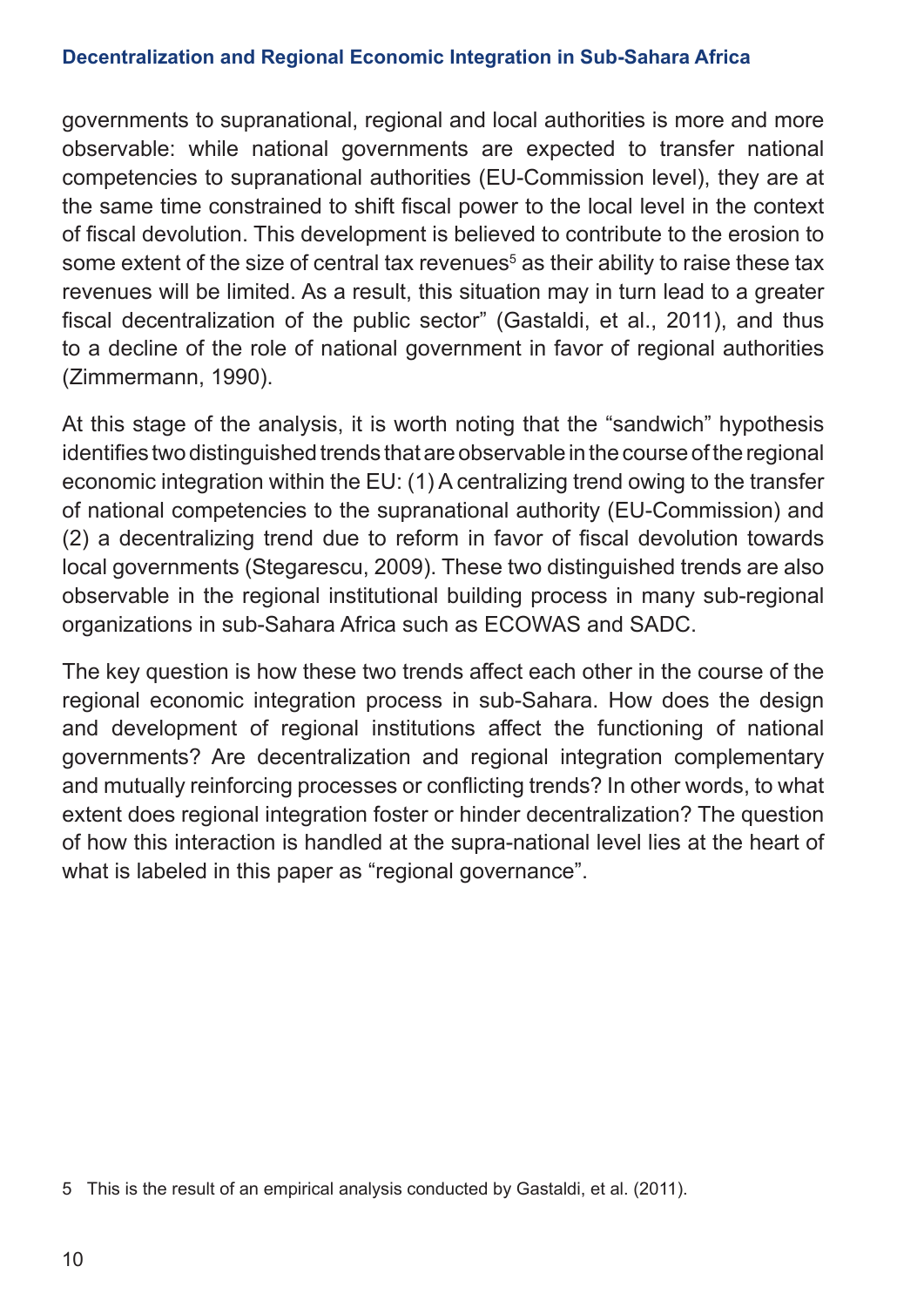## *Regional Governance: Towards a Comprehensive Analytical Framework*

The term "governance" has become a catchword across the social sciences over the last decades. Its popularity and resonance in political science have been reflected in the field of regional policy through a number of works.

While "governance" describes the multitude of actors and processes that lead to collectively binding decisions, the term "regional governance" is used to analyze new forms of political coordination on the regional state-level adequately. Moreover, it denotes both the institutional structure and the policy process that guide and restrain collective activities of a regional economic community to regulate, reduce or control risk problems that may arise in the course of the regional integration process.

From a scientific point of view, "regional governance" can be viewed as an innovative concept addressing the question of how regional policy can be effectively and efficiently shaped. Thus, it is often understood both as a solution and an analytical tool for addressing challenges and problems associated with globalization and political coordination at sub-regional level development (Benz, et al., 2000; Benz and Fürst, 2002).

In a context of increasing globalization where cross-border interaction affects and limits national governments' ability to control and influence national policies, regional institutional settings and arrangements have been gaining a central importance in regional governance. This is especially the case in regional organizations in sub-Sahara Africa that are generally not homogenous but rather marked by asymmetries and imbalances in terms of "economic size, factor endowments, per capita income or degree of industrialization, and policy factors that reflect different preferences, choices and institutional characteristics" (Bouzas, 2005, pp.85f).

Addressing these asymmetries lies at the heart of regional governance. But for regional governance to become both an efficient means and an analytical tool dealing with these problems, it seems necessary to elaborate first on the matrix of interaction and adequate analytical framework (see figure 1) that will allow unpacking and assessing the interaction between decentralization and regional integration. This is necessary to improve our understanding of regional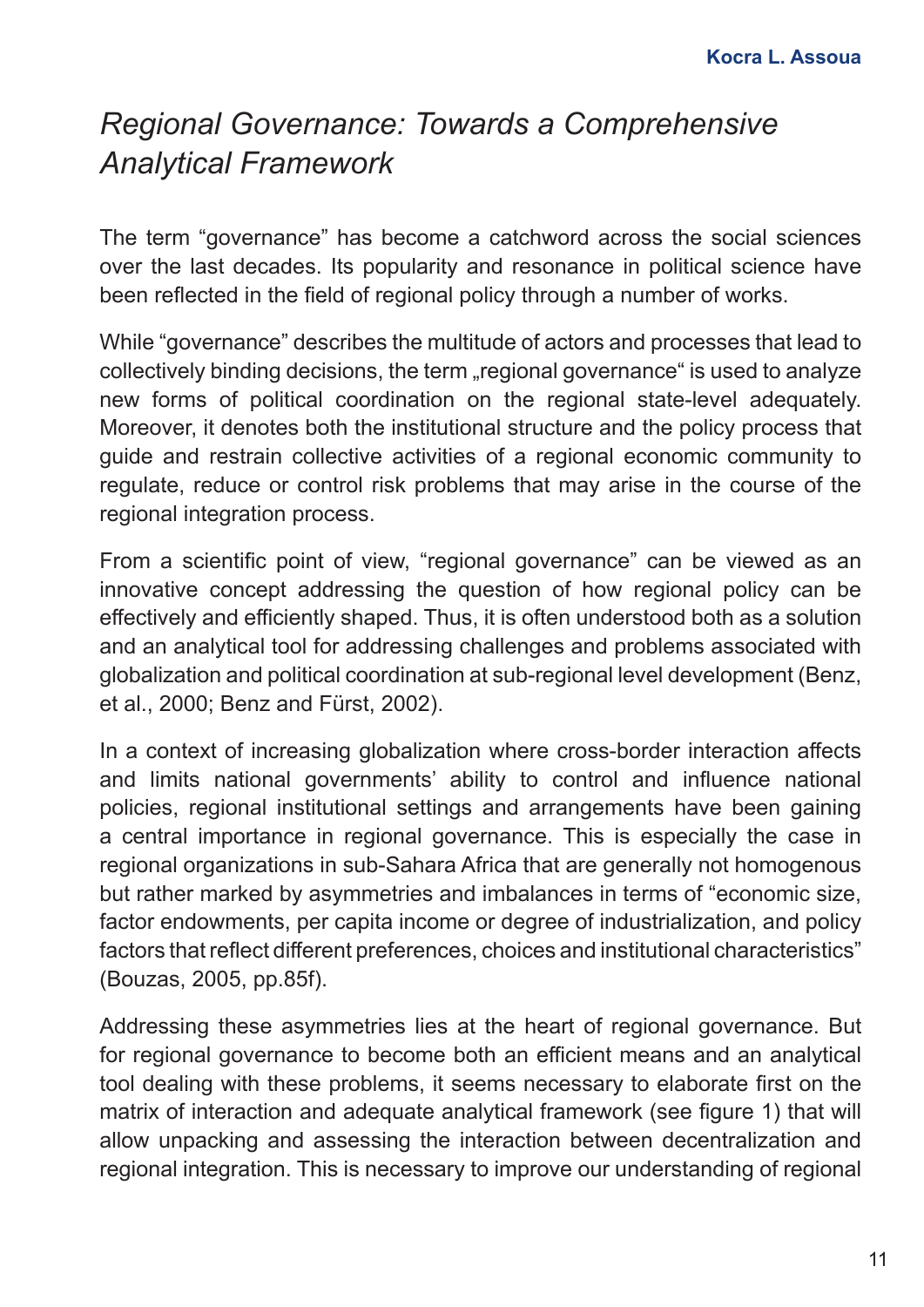institutional building and help avoid institutional and spatial asymmetries within the regional organizations.

While the analytical framework presented in this section is intended to help assess the relationship between regional economic integration and decentralization in sub-Sahara Africa, the author however does not pretend to propose here an overarching theory accounting for the complex dynamics between these two trends. Rather, this section suggests that the appropriate approach for assessing and understanding the relationship between regional economic integration and decentralization is first to identify and structure their costs and benefits as well as their impacts as a result of their interactions.

The interaction between regional economic integration and decentralization is analyzed from three perspectives: First, from the point of view of the demand, regional economic integration may reduce the cost of autonomy and hence increase the demand for decentralization. Second, from the point of view of supply, it is believed that with increasing regional economic integration, central governments may be reluctant to transfer more power to local governments since they lose a great part of power in favor of the supra-national regional organization. As a result, the rent from the region may increase and the demand for more autonomy may go up. A third perspective can be added to these two perspectives. Third, with regard to regional economic integration, Ruta (2005) suggests that the more economic and political power is centralized at the central government level and the larger the flexibility and the decentralization of the institutional setting, the more member states will be willing to join a regional economic organization. Furthermore, local governments are also more inclined to join regional policy initiatives since the policies are assumed to be reformulated and adjusted to local needs. Nevertheless, the main constraint here is that too much flexibility and decentralization may generate coordination problems among member states and thus, may undermine the functioning of the regional organization. The reason is that most sub-Saharan countries involved in regional integration processes are characterized by weak governance institutions, which undermine the ability to play out adequately this interaction. As a result, the whole regional integration process may be weakened and compromised.

Furthermore, the analytical framework examines the implications for the double movement of centralization and decentralization that member states involved in regional economic integration in sub-Sahara Africa have been experiencing.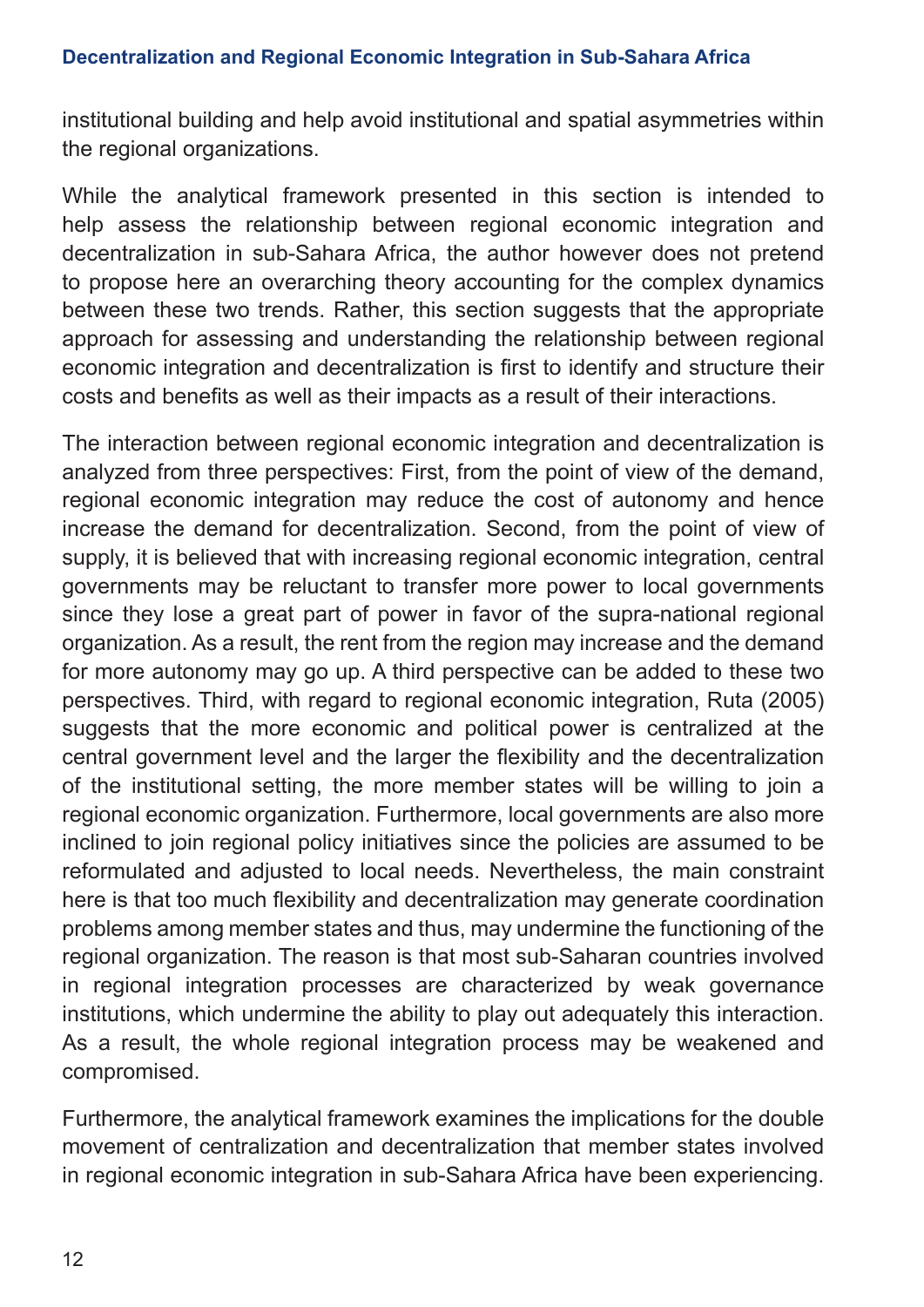While the ongoing regional integration process consists of a partial transfer of national decision-making to collective decision-making at the supra-regional level, decentralization reform rather involves the transfer of power, resources and responsibilities to the sub-national government. The key issue associated with these conflicting trends is that, regional integration implies interference of subregional or supranational authorities in internal affairs of national governments; and this may induce internal and external restrictions, which in turn compromise the rights and autonomy and horizontal governance structures.

While the outcome of the interaction of regional integration and decentralization may depend on the relative bargaining potential of the existing centripetal and centrifugal forces Ruta (2005), it will be shaped by the interactions of formal and informal institutions at various levels, including national, regional and local. The figure bellow has sought to provide a comprehensive overview of the analytical framework and to capture the interaction between regional integration and decentralization.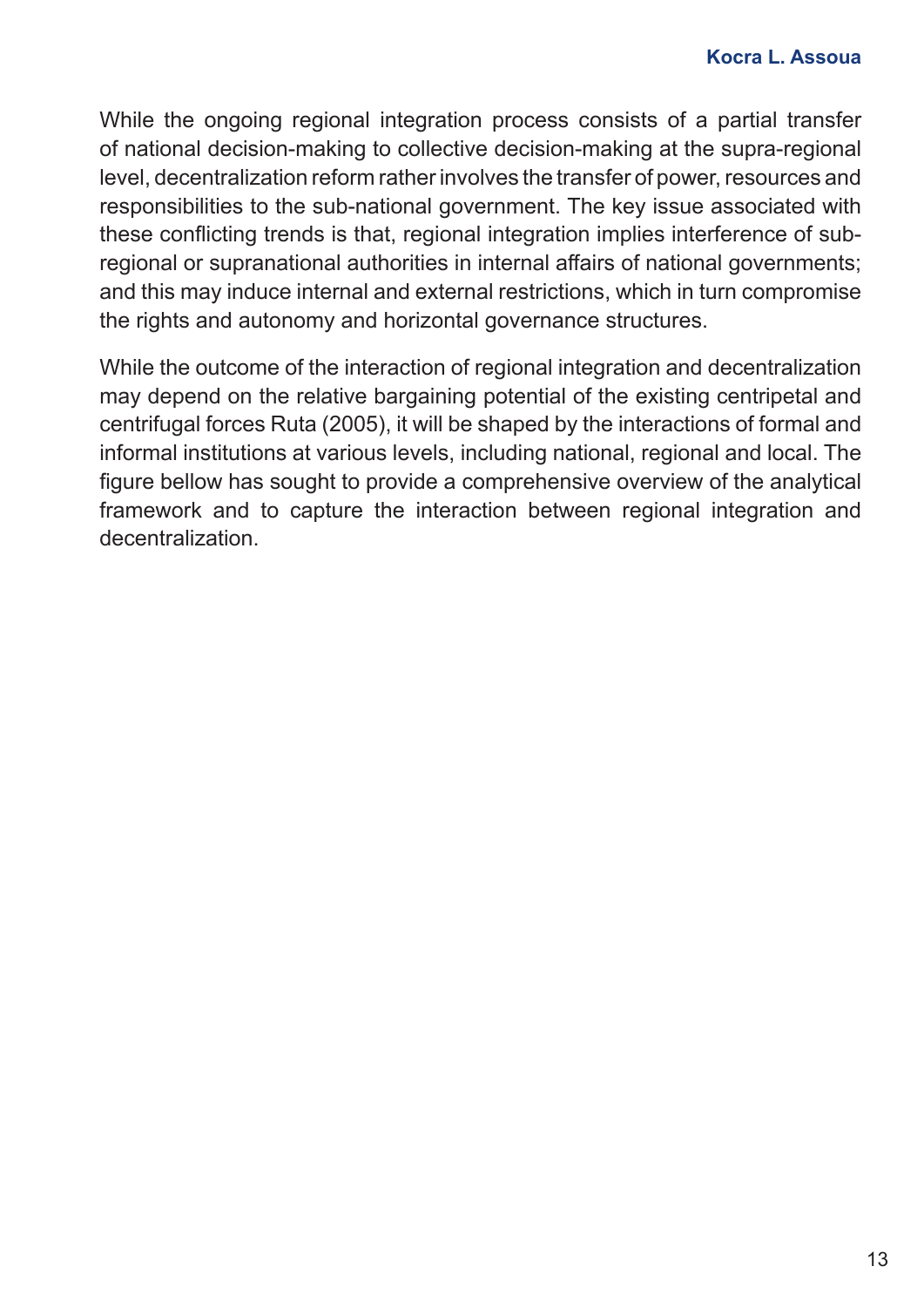Figure 1: Matrix of Interaction and Analytical Framework for Regional Governance 14**Figure 1: Matrix of Interaction and Analytical Framework for Regional Governance**

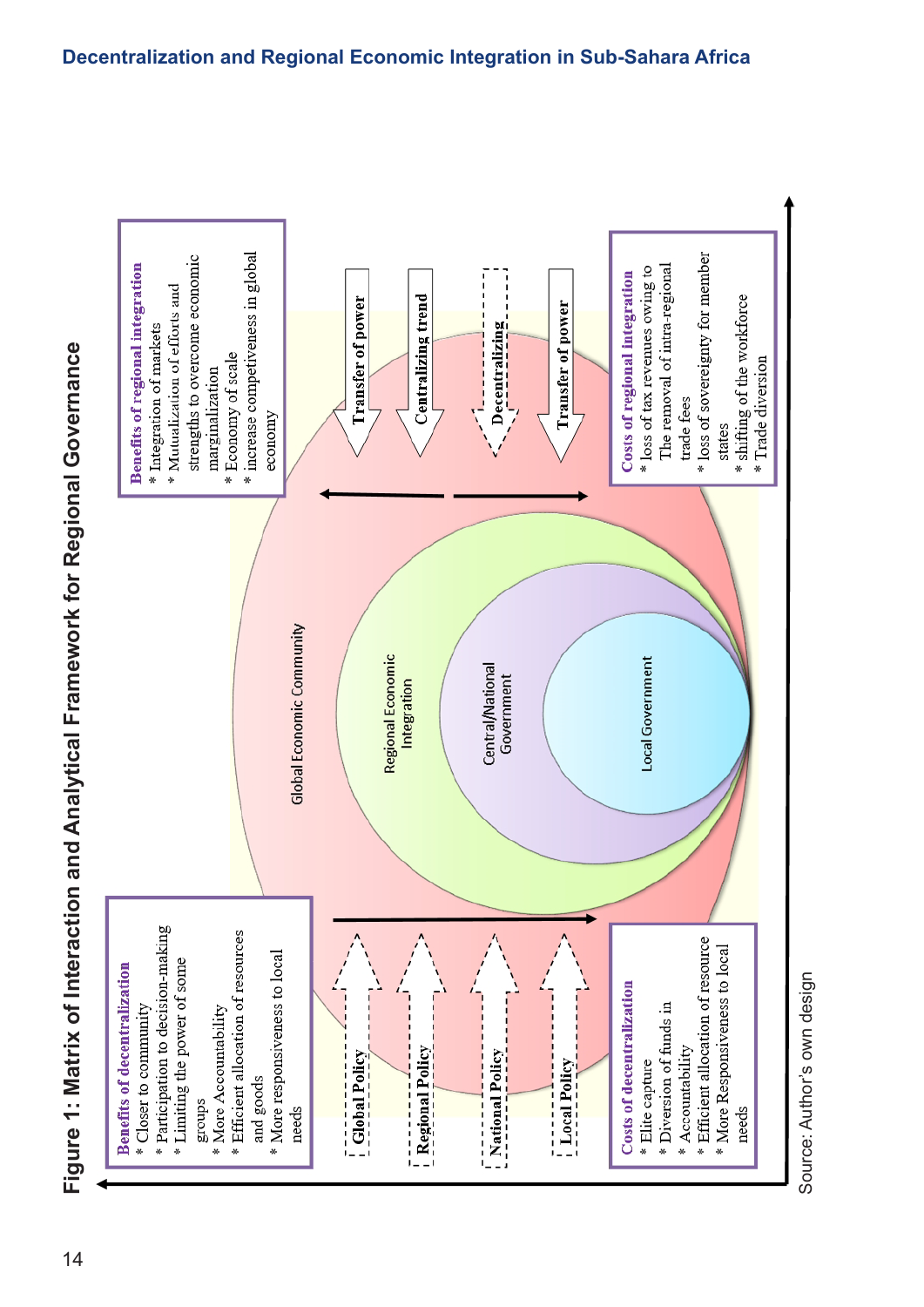### *Concluding Remarks*

The main contribution of this paper has been to depart from the theoretical assumption on the relationship between decentralization and regional economic integration and to propose an analytical framework that will improve our understanding of issues related to spatial and institutional asymmetries in regional economic integration. The principal results that characterize the literature review consist in the formal discussion of the effects of the regional economic integration process on horizontal local governance structures. In this regard, the literature review was particularly relevant, as it has provided an overview of the interaction of the sub-regional, national and local institutional settings in the context of regionalization.

Furthermore, in light of the literature review, it is now obvious that the theoretical literature presented here has dealt almost exclusively with regional integration processes in industrial countries and less with developing countries. This claim is confirmed also by Balassa (1965, p.16) who contends that theoretical literature on economic integration issues discusses customs unions only in industrialized countries and hardly addresses the situation in developing countries. In fact, the driving forces behind integration processes in the European Union (simple trade creation and trade diversion) are quite different from the factors that stand behind integration efforts in regional economic organizations in sub-Sahara Africa (e.g. ECOWAS, SADC). Unlike the EU regional institutional building process, which was more the outcome of historical compromises than of rational planning, regional institutional building within regional integration organizations in sub-Sahara Africa is not based so much on intraregional interdependence. It is rather a more outward oriented process aiming at improving the region's standing visà-vis predominant extra-regional actors. Thus, the theories presented in the literature cannot be applied to regional economic integration processes in sub-Sahara Africa as they provide limited explanation for a better understanding of the dynamic underlying the complex interaction between institutional designs and settings in the course of regionalization.

In terms of results, on the one side, it has been demonstrated that, although it is generally assumed that decentralization and regional economic integration are not opposite trends, the two processes may sometimes be conflicting. They are distinguished trends involving horizontal competition between the member states as well as conflicting dynamics at the regional, national, and local level.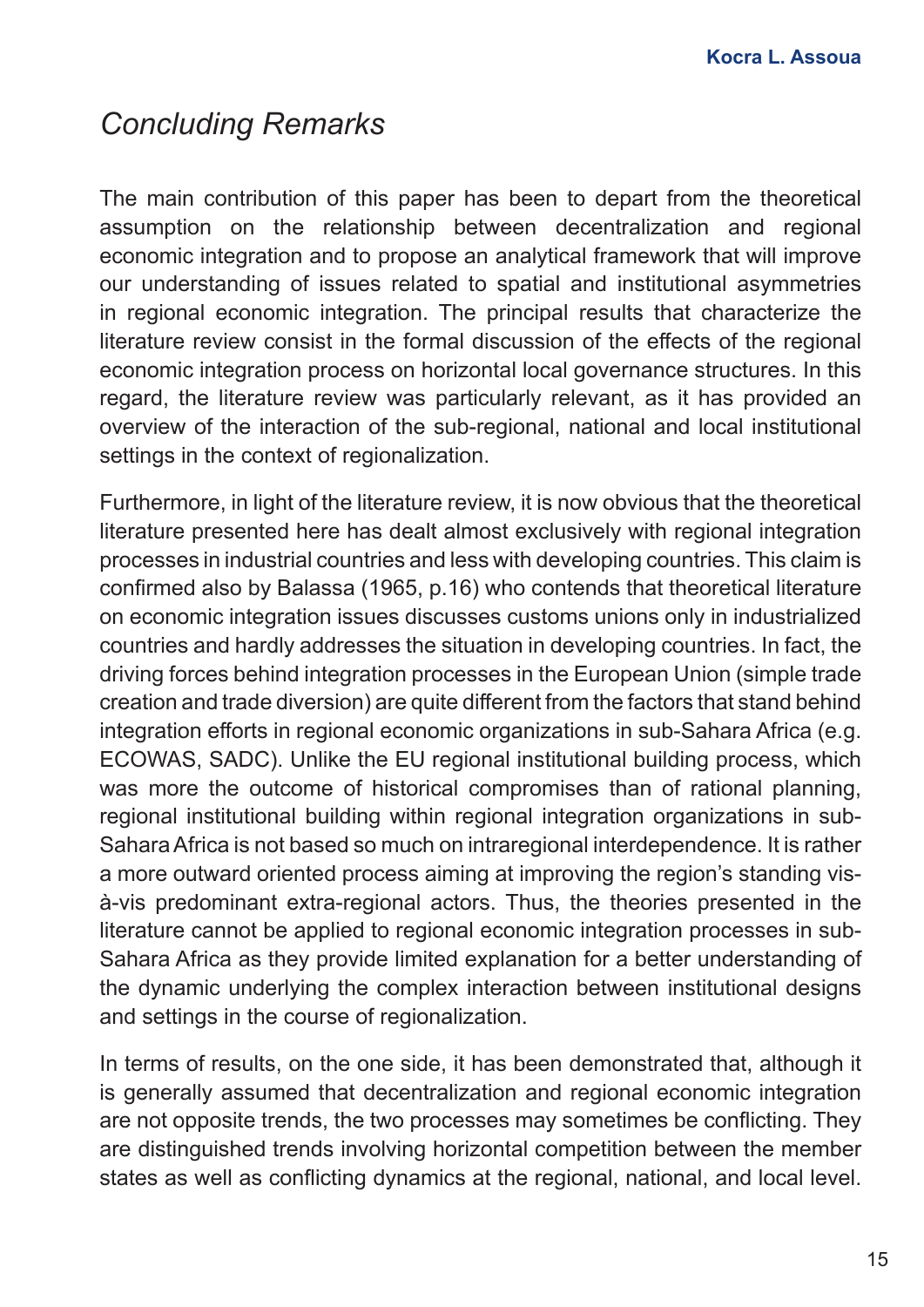On the other side, it has been shown that, obviously, a certain interaction occurs between the two trends, both appearing as a reaction to increasing economic globalization and to the weakness of existing national institutional settings.

Thus, a task for future research in this field will be to carry out more empirical studies on effects of regional economic integration processes on horizontal local governance structures. This will help test new policy instruments and policy framework aiming at reconsidering spatial asymmetries and thus, avoiding institutional asymmetries that may arise in the intertwined processes of decentralization and regional integration. From this perspective, it becomes clear that, the search for linkages between regional economic integration and decentralization is strictly linked to spatial aspects of the governance of regional economic integration in the context of globalization.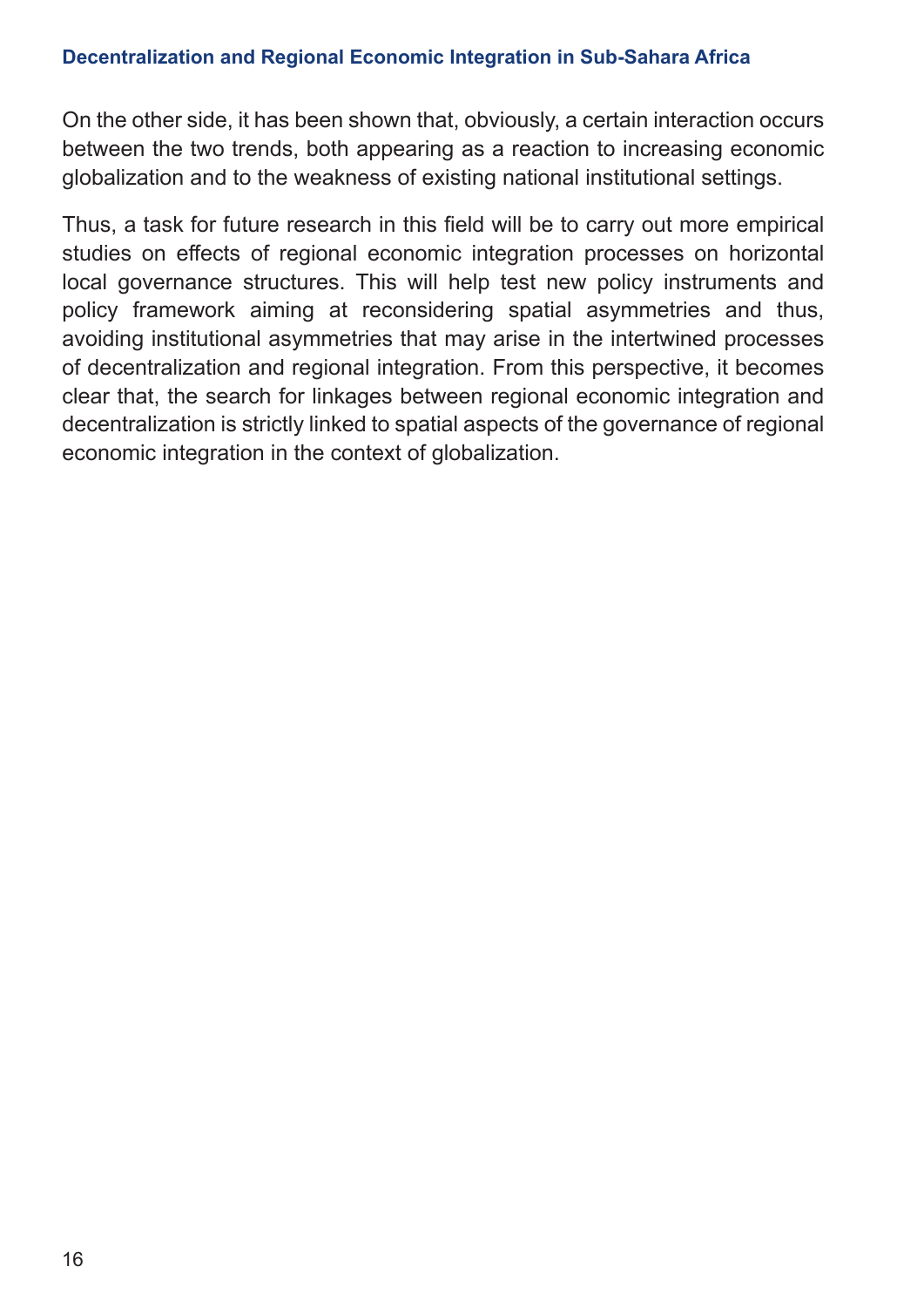### *Bibliography*

Alesina, A., Spolaore, E. and Wacziarg, R., 2000. Economic integration and political disintegration. *American Economic Review*, 90(5), pp.1276–1296.

Alesina, A. and Spolaore, E., 1997. On the number and size of nations. T*he Quarterly Journal of Economics*, 112(4), pp.1027–1056.

Ascani A., Crescenzi, R. and Iammarino, S., 2012. New Economic Geography and Economic Integration: A Review. *SEARCH Working Paper*, WP1/02.

Bach, D., 2000. *Regionalization in Africa, integration and disintegration*. New York: Indiana University Press.

Balassa, B., 1965. *Economic development and integration*. Centro De Studios Monetario Latinoamericanos. Mexico.

Balassa, B., 1961. *The Theory of Economic Integration*. Homewood, Illinois: Richard D. Irwin.

Balassa, B. and Stoutjesdijk, A., 1975. Economic integration among developing countries. *Journal of Common Market Studies*.

Bardhan, P. and Mookherjee, D., 2000. *Corruption and Decentralization of Infrastructure Delivery in Developing Countries*. University of California, Berkeley.

Benz, A. and Fürst, D., 2002. Policy Learning in regional networks. *European Urban and Regional Studies*, Vol. 9, No.1, pp.21-35.

Benz, A., Fürst, D., Kilper, H. and Rehfeld, D., 2000. R*egionalisation. Theory, Practice and Prospects in Germany*. Stockholm: Fritze.

Bobbio N., Mateucci, N. and Pasquino, G., 1983. *Dizionario di Politica*. Torino: UTET.

Bolton, P. and Roland, G., 1997. The Breakup of Nations: A Political Economy Analysis. *Quarterly Journal of Economics*, 112(4), pp.1057-1090.

Bouzas, R., 2005. Compensating Asymmetries in Regional Integration Agreements: Lessons from Mercosur. In: P. Giordano, F. Lanzafame and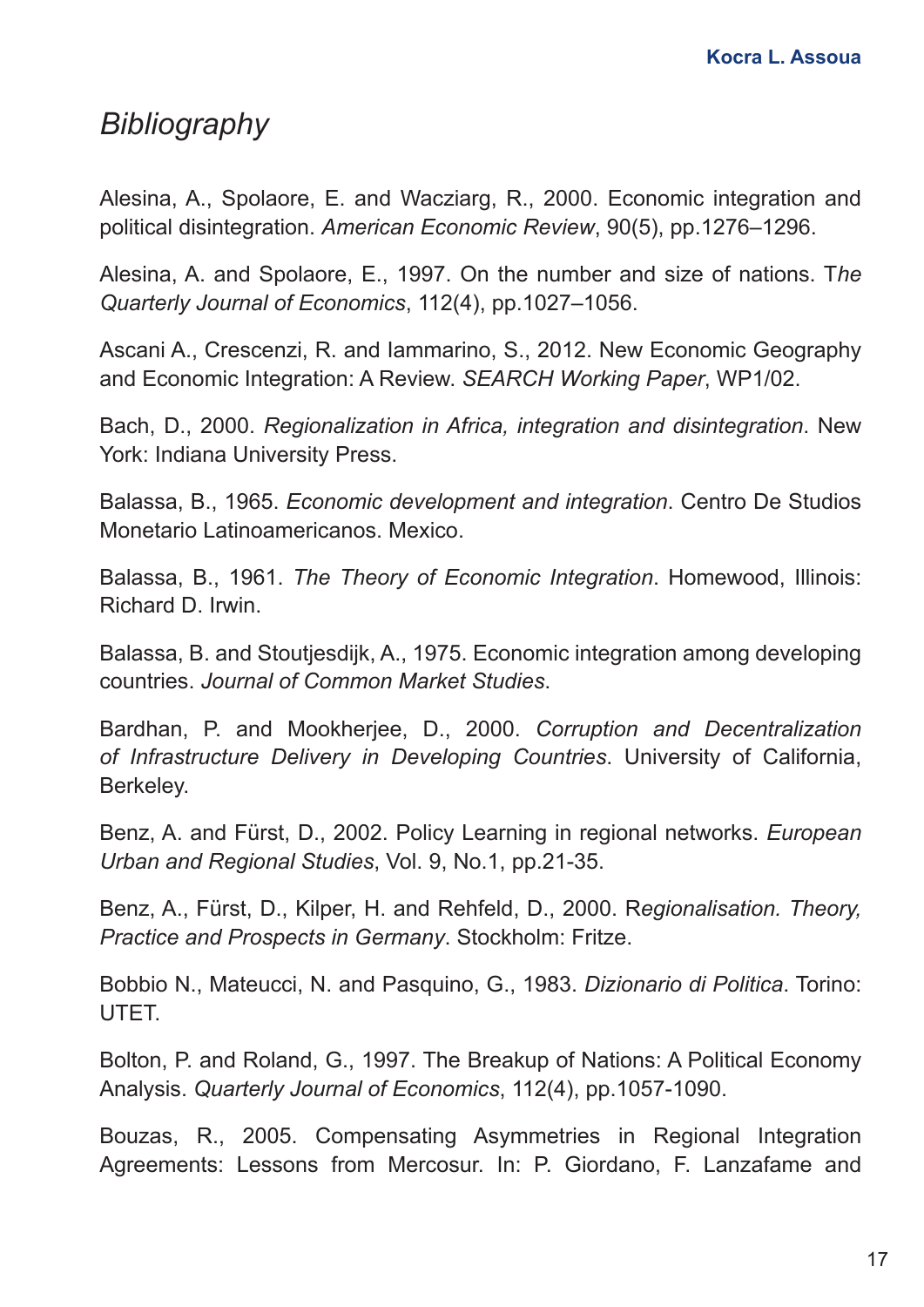J. Meyer-Stamer, eds. *Asymmetries in Regional and Local Development*. Washington, DC: Inter-American Development Bank, pp.85-112.

Chingono, M. and Nakana, S., 2009. The challenges of regional integration in Southern Africa. *African Journal of Political Science and International Relations*, 3(10), pp.396-408. Available at: <http://www.academicjournals.org/journal/ AJPSIR> [Accesses 08 June 2016].

Crook, R. and Manor, C., 1998. *Democracy and Decentralisation in South Asia and West Africa: Participation, Accountability and Performance*. Cambridge: Cambridge University Press.

Davies, R., 1996. Promoting Regional Integration in Southern Africa: An Analysis of Prospects and Problems from a South African Perspective. *African Security Review*, Vol 5, No. 5.

Etro, F., 2003. Globalization and political economy. *CESIfo Working Paper*, No. 986.

Falleti, T. G., 2004. A Sequential Theory of Decentralization and its Effects on the Intergovernmental Balance of Power: Latin American Cases in Comparative Perspective. *Working Paper*, 314, The Helen Kellogg Institute for International Studies.

Ford, J., 1999. Rationale for Decentralization? In: J. Litvack and J. Seddon, eds. *Decentralization Briefing Notes*. World Bank Institute Working Papers. Washington, DC: World Bank.

Fujita, M. and Krugman, P., 2004. The New Economic Geography: Past, Present and the Future. *Papers in Regional Science*, 83, pp.139-164.

Garrett, G. and Rodden, J., 2003. Globalization and fiscal decentralization. In: M. Kahler and D. A. Lake, eds. *Governance in a Global Economy: Political Authority in Transition*. Princeton and Oxford: Princeton University Press, pp.87-109.

Gastaldi, F., Liberati, P. and Sciala, A., 2011. Economic Integration, Tax Erosion, and Decentralisation: An Empirical Analysis. *Marco Fanno Working Papers*, No. 127. Available at: <http://ssrn.com/abstract=1754430 or http://dx.doi. org/10.2139/ssrn.1754430> [Accessed 08 June 2016].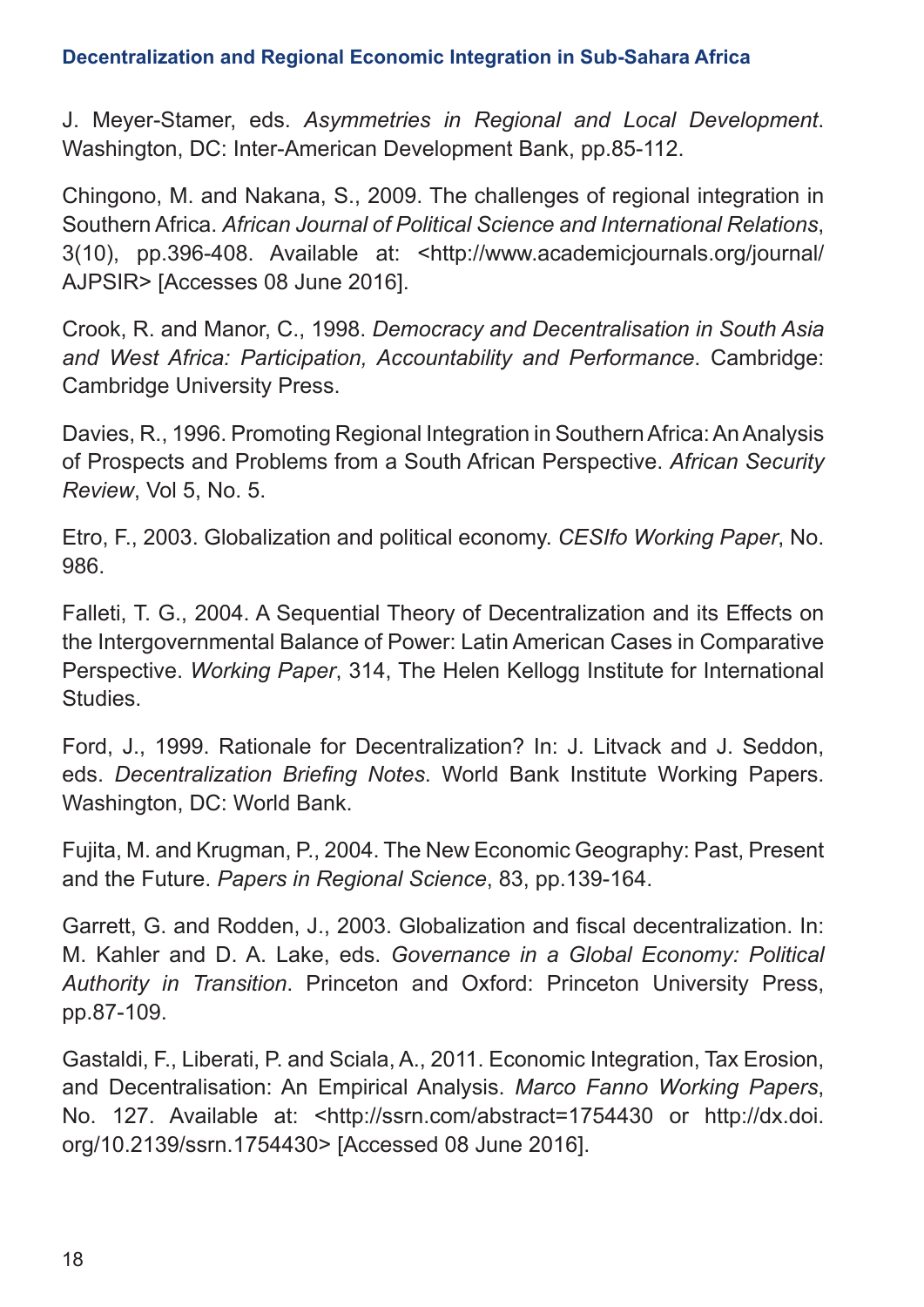Giannetti, M., 2002. The effects of integration on regional disparities: Convergence, divergence or both? *European Economic Review*, Vol. 46, pp.539-567.

Giordano, P., et al. eds., 2005. *Asymmetries in Regional Integration and Local Development*. Washington, DC: Inter-American Development Bank.

Haas, E.B., 1968. *The Uniting of Europe. 1950-1957*. Stanford: Stanford UP.

Hettne, B, Inotai, A. and Sunkel, O., 1999. *Globalism and the New Regionalism*. London: MacMillan Press Ltd.

Krugman, P., 1996. *Self-organizing economy.* Cambridge MA: Blackwell.

Krugman, P., 1991a. Increasing returns and economic geography. J*ournal of Political Economy*, 99, pp.483–499.

Krugman, P., 1991b. *Geography and Trade*. Cambridge: MIT Press.

Krugman, P., 1987. The narrow moving band, the Dutch disease, and the competitive consequences of Mrs. Thatcher. J*ournal of Development Economics*, 27, pp.41–55.

Krugman, P., 1980. Scale economics, product differentiation and the pattern of trade. *American Economic Review*, 70, pp.950–959.

Krugman, P. and Venables, A., 1996. Integration, specialization, and adjustment. *European Economic Review*, 40, pp.959-967.

Lindberg, L.N., 1971. *Regional Integration, Theory and Research*. Cambridge: Harvard University Press.

Litvack, J. and Seddon, J. eds., 1999. *Decentralization Briefing Notes*. WBI Working Papers, Washington, DC: World Bank.

Litvack, J., et al., 1998. Rethinking decentralization in developing countries. *World Bank Sector Studies Series*. Washington, DC: The World Bank.

McGinn, N. and Welsh, T., 1999. *Decentralization of Education: Why, When, What and How?* Paris: UNESCO International Institute for Educational Planning. And UNESCO, 2003. *Decentralization in Education: National Policies, and Practices*. Available at: <http://unesdoc.unesco.org/images/0014/001412/141221e. pdf> [Accessed 08 June 2016].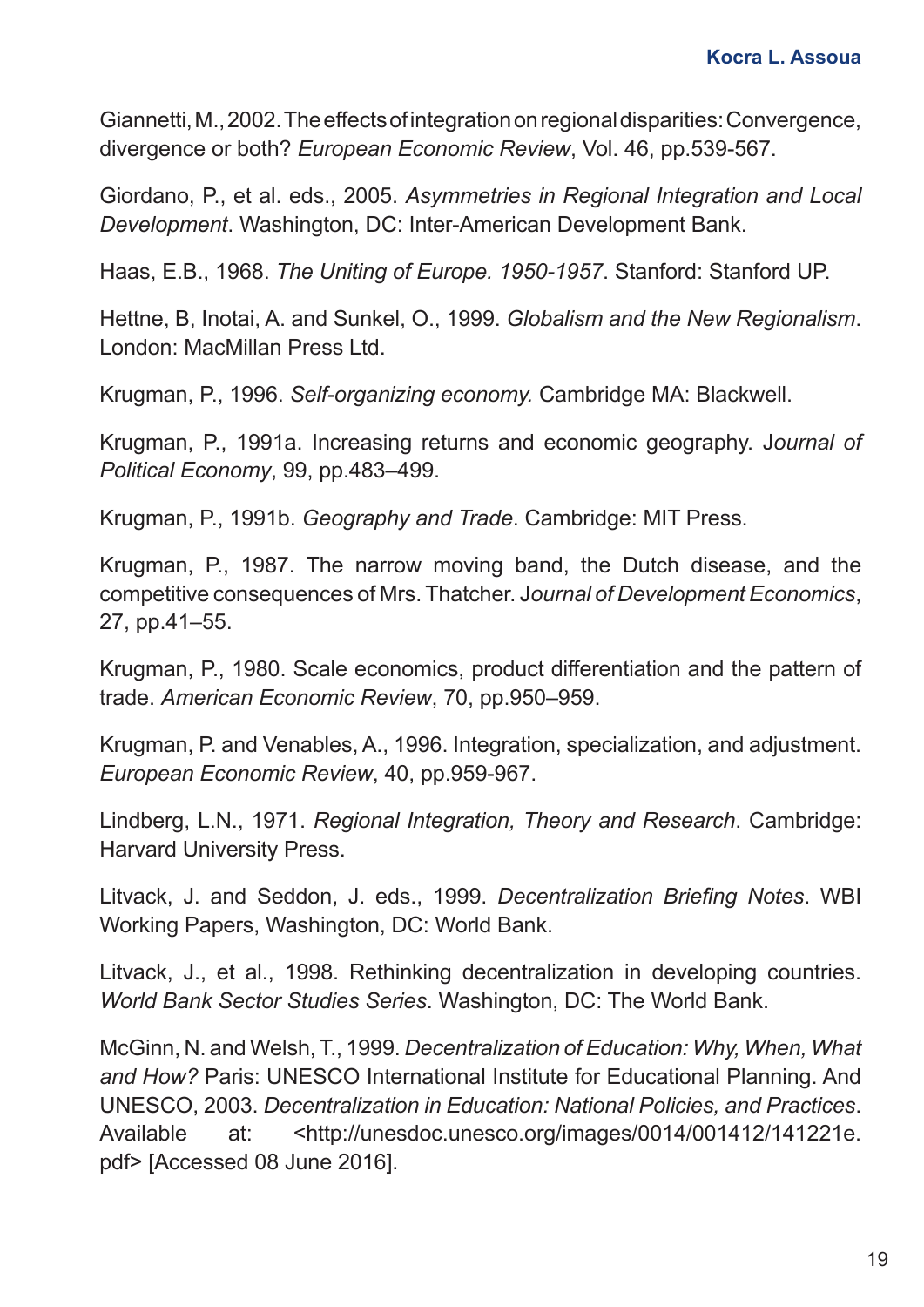Ndegwa, N., 2002. Decentralization in Africa: A Stocktaking Survey. *Africa working Paper Series*, Nr.40. Washington, DC: World Bank.

Olukoshi, A., 2010. The African union and African integration: Retrospect and Prospect. In G. Laporte and J. Mackie, eds. *Building the African Union: An assessment of past progress and future prospects for the African Union's institutional architecture*. Maastricht: ECDPM Policy and Management Report 18.

Parker, A. N., 1995. Decentralization: The Way Forward for Rural Development? *Policy Research Working Paper*, 1475. Washington, DC: World Bank.

Prud'homme, R., 1994. On the Dangers of Decentralization. *Policy Research Working Paper*, 1252. Washington, DC: The World Bank.

Reinikka, R. and Svensson, J., 2004. Local capture: evidence from a central government transfer program in Uganda. *The Quarterly Journal of Economics*, pp.679-705.

Rondinelli, D., 1999. What Is Decentralization. In: J. Litvack and J. Seddon, eds. *Decentralization Briefing Notes*. World Bank Institute (WBI) Working Papers. Washington, DC: The World Bank, pp.2-5.

Rondinelli, D. and Cheema, G. S., 1983. *Decentralization and Development: Policy Implementation in Developing Countries*. United Nations Centre for Regional Development, Beverly Hills: Sage.

Ruta, M., 2005. Economic Theories of Political (Dis)integration. *Journal of Economic Surveys*, 19, 1, pp.1-21.

Smoke, P., 2001. Fiscal Decentralization in Developing Countries: A review of Current Concepts and practice. *Democracy, Governance and Human Rights Programme Paper*, Number 2, United Nations Research Institute for Social Development. Available at: <http://www.envplan.com/abstract.cgi?id=c1241r> [Accessed 08 June 2016].

Stegarescu, D., 2009. The effects of economic and political integration on fiscal decentralization: Evidence from OECD countries. *Canadian Journal of Economics*, 42, 2, pp.694-718.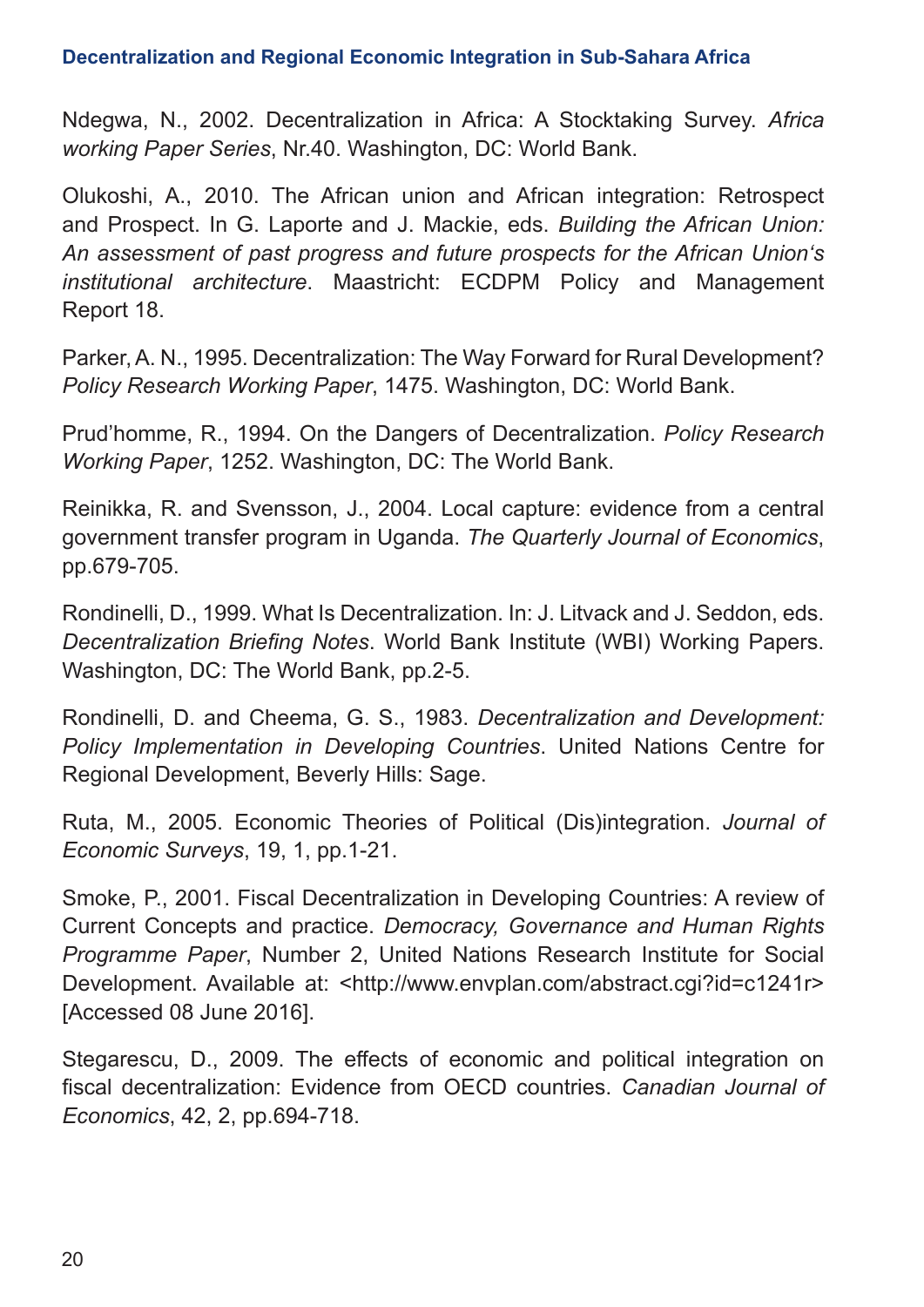Stegarescu, D., 2004. Economic Integration and Fiscal Decentralization: Evidence from OECD countries. *ZEW Discussion Paper*, No. 04-86.

Street, S., 1985. Decentralization policies of Third World Governments: A Review of the Literature. *Qualifying Paper*. Harvard University Graduate School of Education.

Tanzi, V., 1995. Fiscal Federalism and Decentralization: A Review of Some Efficiency and Macroeconomic Aspects. In: M. Bruno and B. Pleskovic, eds. *Annual Bank Conference Development Economics*. Washington, DC: World Bank.

The World Bank Group. *Decentralization & Subnational Regional Economics.*  Available at: <http://www1.worldbank.org/publicsector/decentralization/what. htm#1> [Accessed 12 March 2016].

Thom-Otuya, B.E.N., 2014. Strengthening African Union for African Integration: An African Scholars Perspective. *An International Multidisciplinary Journal*, Ethiopia, Vol. 8 (2), Serial No. 33, pp.353-365.

Van Houten, P., 2003. Globalization and demands for regional autonomy in Europe. In: M. Kahler and D. A. Lake, eds. *Governance in a Global Economy: Political Authority in Transition*. Princeton and Oxford: Princeton University Press.

Wacziarg, R.T., Spolaore, E. and Alesina, A. F., 2002. Trade, growth and the size of countries. *Institute Research Working Paper*, No. 1995, Harvard University

Zimmermann, H., 1990. Gewichtsverlagerungen im föderativen Staatsaufbau unter EG-Einfluß? *Wirtschaftsdienst*, Vol. 70, Iss. 9, pp. 451-456.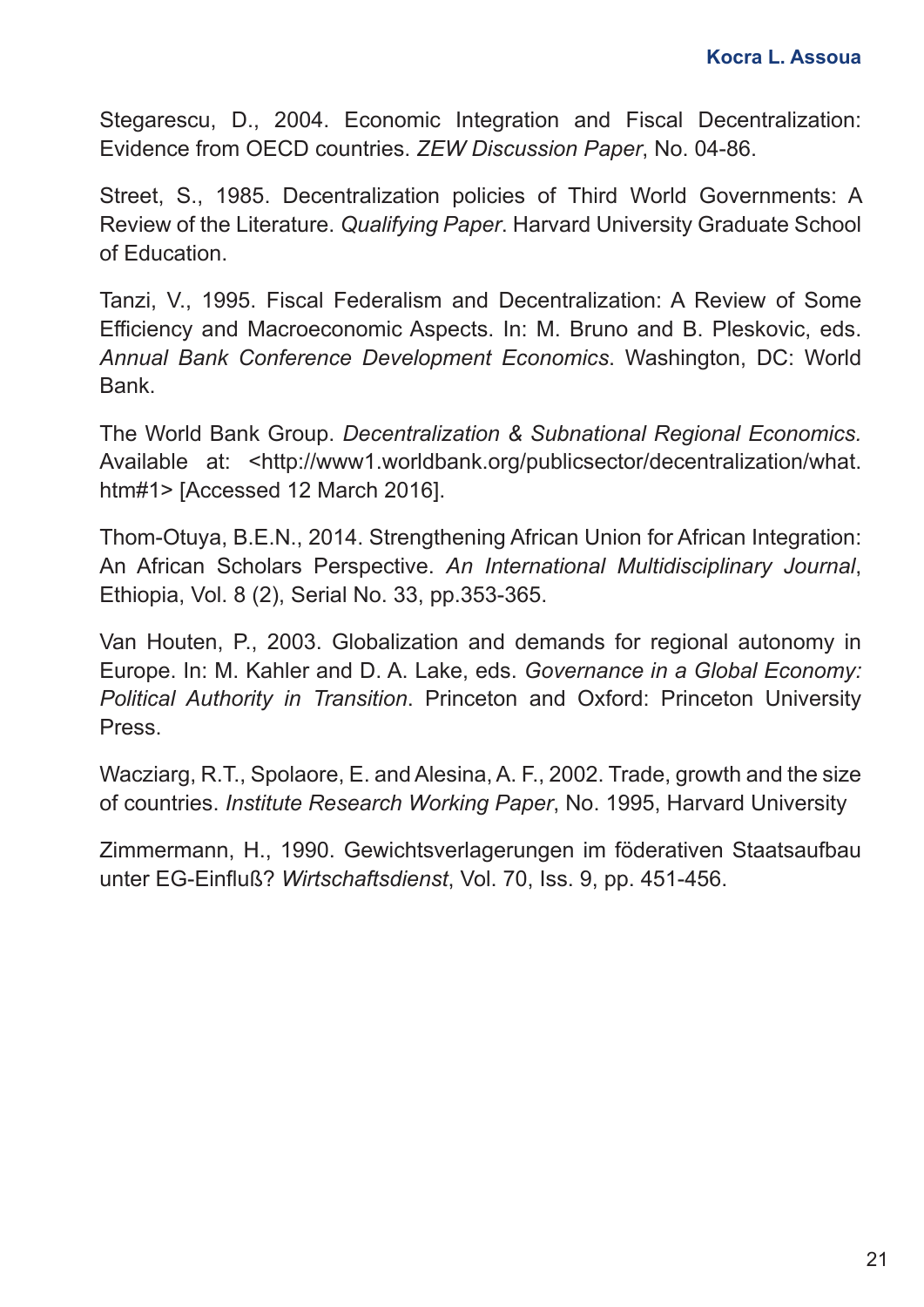The **West Africa Institute (WAI)** is a research center offering research, capacitydevelopment and social dialogue on regional integration in West Africa. WAI is promoted by the Economic Community of West African States (ECOWAS), the West African Economic and Monetary Union (WAEMU), ECOBANK and the Government of Cape Verde. WAI is based in Praia Cape Verde.

The **Center for European Integration Studies (ZEI)** is an interdisciplinary research and further education institute at the University of Bonn.

WAI-ZEI Papers are published in the framework of the research cooperation both institutes conduct on "Sustainable regional integration in West Africa and Europe" in the years 2013-2016. They are intended to stimulate discussion about regional integration processes in West Africa and Europe from a comparative perspective and about the development of European-West African relations in the political and economic sector. Papers express the personal opinions of the authors.

### **WAI-ZEI Paper**

### **No. 15 2014**

Beejaye Kokil: Cross-country Data Analysis of Services Trade – Data Availability and Harmonization in West Africa. Praia/Bonn 2014.

### **No. 16 2014**

Felix Fofana N´Zué: Formulating a Regional Policy for Energy and Technology / Innovation: What Role for Taxation? Praia/Bonn 2014.

### **No. 17 2014**

Ablam Benjamin Akoutou, Rike Sohn, Matthias Vogl, Daniel Yeboah (eds.): Understanding Regional Integration in West Africa – A Multi-Thematic and Comparative Analysis. Praia/Bonn 2014 (also available in French and Portuguese).

### **No. 18 2014**

Céline Bas: Aspects fiscaux de la formulation de la politique énergétique européenne. Praia/Bonn 2014.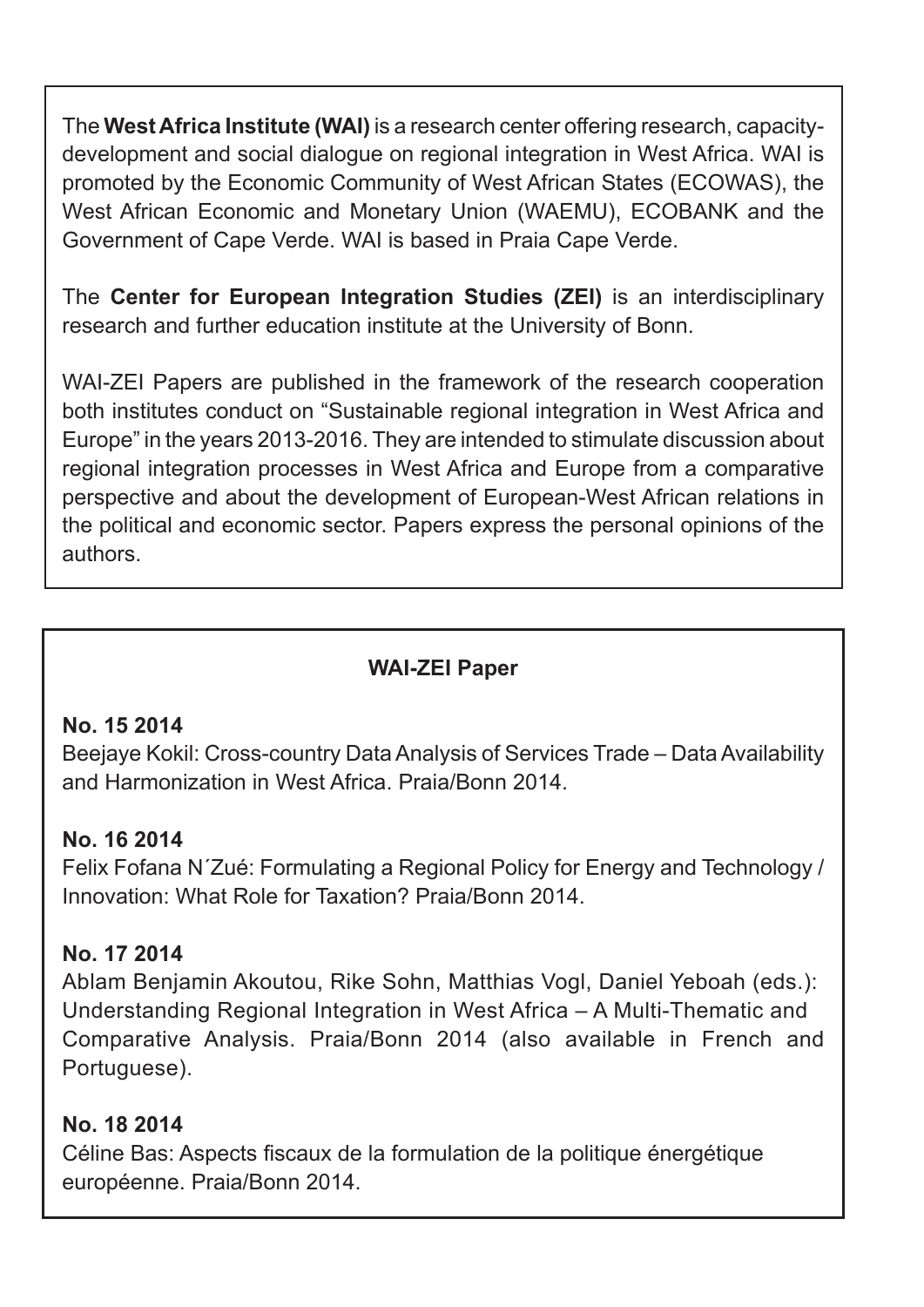### **WAI-ZEI Paper**

### **No. 19 2014**

Quentin de Roquefeuil: EPA negotiations are (almost, finally) over. What next?. Praia/Bonn 2014.

### **No. 20 2015**

Sally Brammer/Maria de Fátima Fortes: Master in African Regional Integration. Praia/Bonn 2015.

### **No. 21 2015**

Ludger Kühnhardt: World War I: Lessons Learned and Lessons Threatened. Praia/Bonn 2014. Praia/Bonn 2015.

### **No. 22 2015**

Manuel Guilherme Júnior: Comparison of Regional Economic Communities in Africa – The Case of SADC. Praia/Bonn 2015.

### **No. 23 2015**

Ablam Benjamin Akoutou,Rike Sohn, Matthias Vogl, Daniel Yeboah (eds.): Migration and Civil Society as Development Drivers - a Regional Perspective. Praia/Bonn 2015 (also available in French and Portuguese).

### **No. 24 2015**

Ludger Kühnhardt/Djénéba Traoré (eds.): Brainstorming for a Pan-African Network in Regional Integration Studies. Praia/Bonn 2015.

### **No. 25 2015**

Charles Edward Minega/Djénéba Traoré: Higher Education and Research Policy for Regional Integration in West Africa and Beyond. Praia/Bonn 2015.

### **No. 26 2016**

René N'Guettia Kouassi: Plus de 50 Ans d'Intégration Africaine : Quel Bilan ?/ More than 50 Years of African Integration: The State of Play. Praia/Bonn 2016.

### **No. 27 2016**

Emmanuel Kam Yogo: Le Processus d'Intégration Regionale en Afrique Centrale : État des Lieux et Défis. Praia/Bonn 2016.